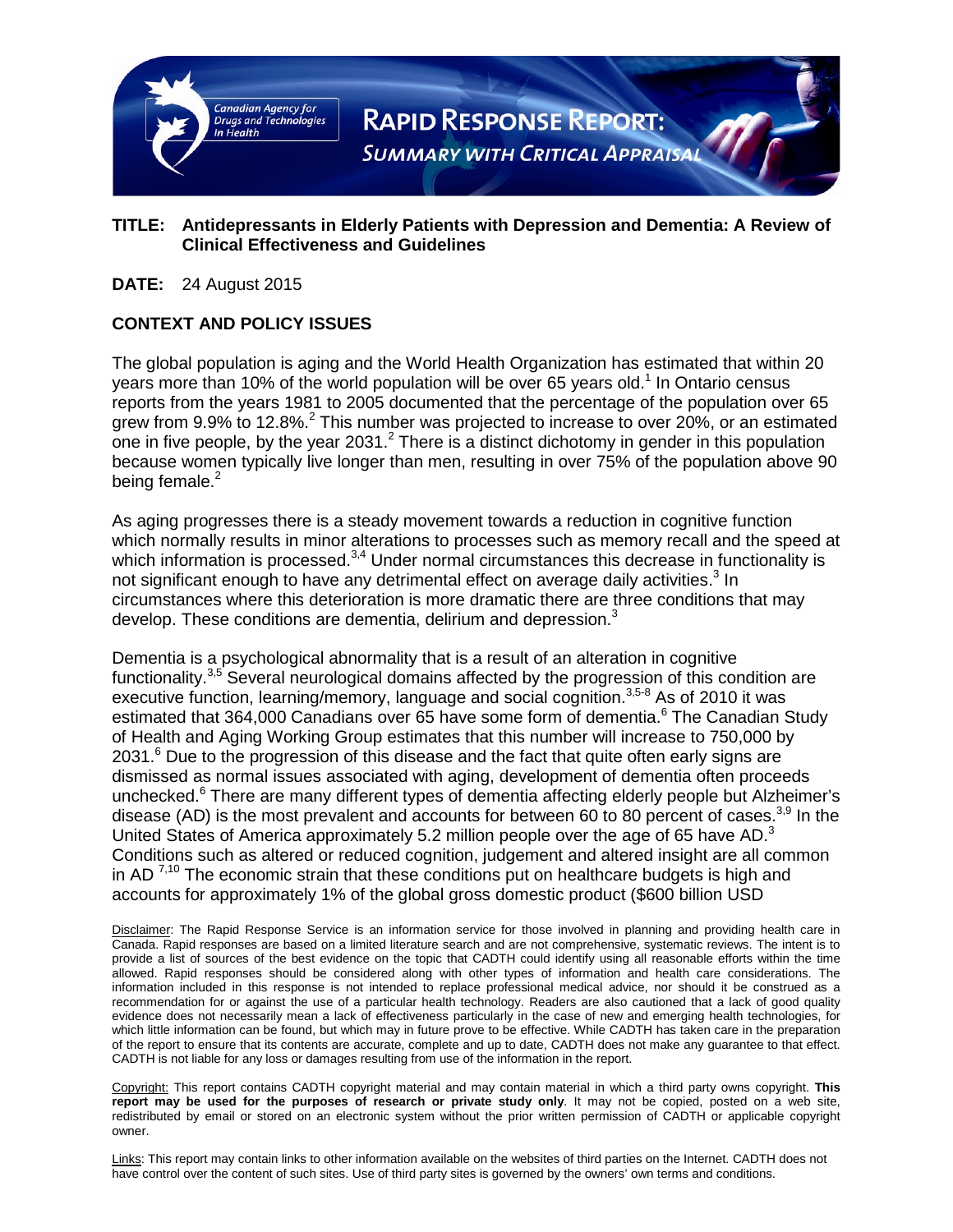worldwide annually).<sup>7</sup> In addition there are detrimental effects to health care workers and care givers who are required to monitor patients suffering from these conditions on a daily basis.<sup>7,8</sup>

Depression occurs at a prevalence of between 10-15% in the elderly population,  $4,6,11$  and is found in more than 20% of cases of dementia. When depression coexists with dementia it will exacerbate distress and decrease quality of life.4,5,7 In extreme situations this can also lead to an increase in mortality.6,7,12 Evidence has suggested that approximately 4% of adults who have depression commit suicide and two-thirds of these cases are a direct result of depression.<sup>13</sup> Disabilities associated with depression, called major depressive disorders, account for the fourth largest health care burden globally and in addition make up the second largest condition leading to long-term disability.<sup>13</sup>

The type and severity of dementia and depression are used to determine the type of aid that is given.<sup>6</sup> There are two types of pharmacotherapy prescribed for people with these disorders: first and second generation antidepressants.<sup>14</sup> The first generation treatments are made up of tricyclic antidepressants and monoamine oxidase inhibitors. These are not used very often as they have significant side effects and there is a high risk of overdose or reaction with other medications.<sup>14</sup> The second generation medications are made up of selective serotonin reuptake inhibitors (SSRIs), selective norepinephrine reuptake inhibitors (SNRIs), noradrenergic and specific serotonergic agents (NaSSAs), and other antidepressants such as bupropion, refazodone and trazodone.<sup>14</sup> Of these the most commonly prescribed are the SSRIs due a lower level of harmful side effects.<sup>6,10,14</sup>

There has been limited evidence demonstrating the efficacy of the use of antidepressants for the treatment of depression and dementia.<sup>7,8,11,15-17</sup> Additionally when these drugs are prescribed, approximately half the patients will have outcomes resulting in recurrence of the original symptoms.<sup>13</sup> Even with these equivocal results antidepressants are a standard option utilized by attending physicians and are prescribed in 43.2% of dementia and depression cases.<sup>7,8,13,15,18</sup>

The purpose of this report is to analyze the clinical effectiveness and safety of antidepressants prescribed for the treatment of patients with dementia and co-morbid depression and in addition to describe any current certified clinical guidelines associated with their use.

# **RESEARCH QUESTIONS**

- 1. What is the clinical effectiveness and safety of antidepressants in elderly patients with both depression and dementia in any setting (home, long-term care, or hospital)?
- 2. What are the evidence-based guidelines associated with the use of antidepressants in elderly patients with both depression and dementia in any setting (home, long-term care, or hospital)?

# **KEY FINDINGS**

Although there was a limited suggestion that antidepressants had beneficial effect in patients with depression and dementia this evidence was found to be equivocal and examination was conducted on study populations that were underpowered to achieve statistical significance. The majority of publications identified indicate that the use of antidepressants in these patients does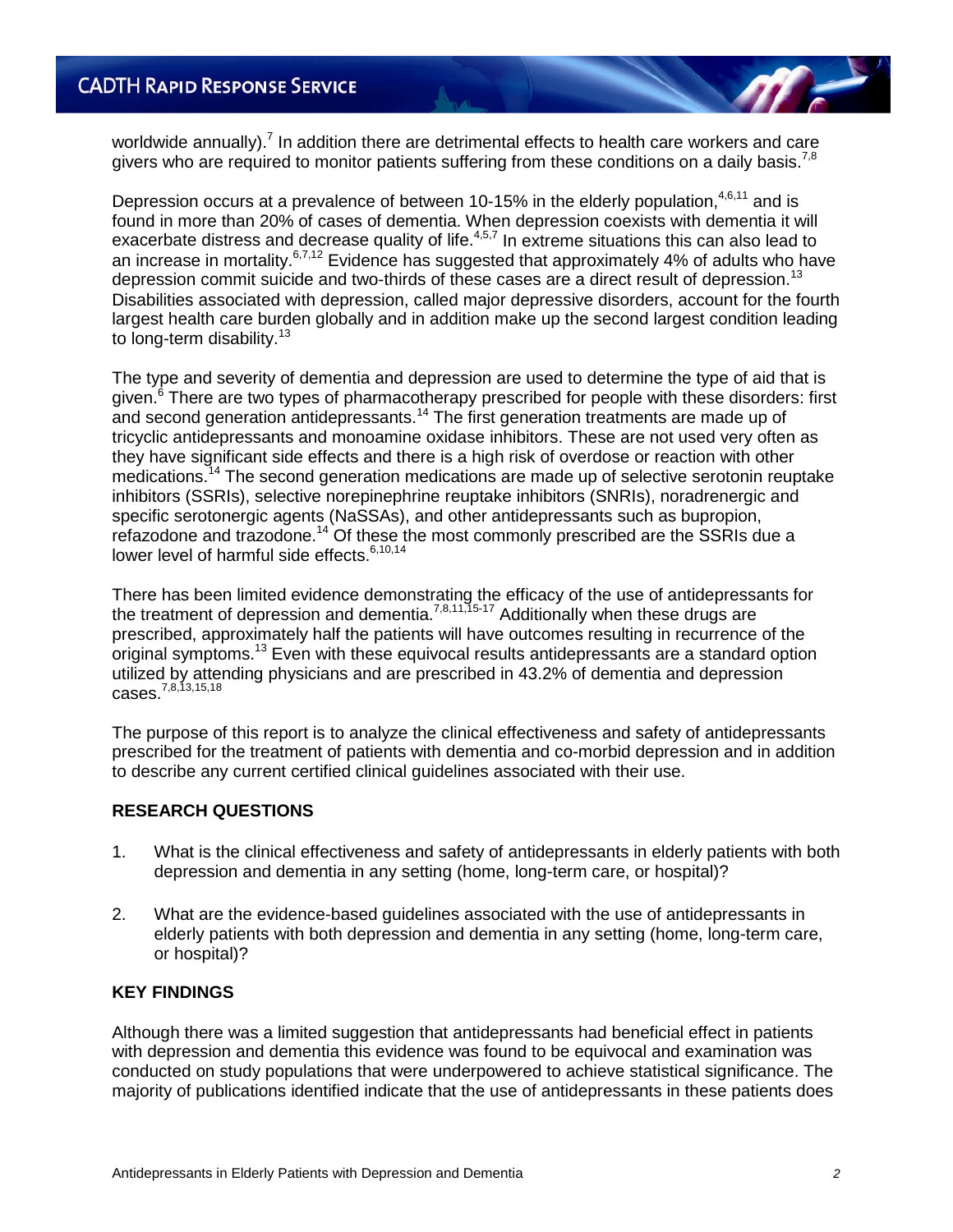not result in higher remission rates of depression or any associated improvement in cognitive functionality than to the placebo treatments used as controls.

### **METHODS**

## **Literature Search Methods**

A limited literature search was conducted on key resources including PubMed, The Cochrane Library, University of York Centre for Reviews and Dissemination (CRD) databases, ECRI, Canadian and major international health technology agencies, as well as a focused Internet search. No filters were applied to limit the retrieval by study type. Where possible, retrieval was limited to the human population. The search was also limited to English language documents published between January 1, 2000 and July 22, 2015.

Rapid Response reports are organized so that the evidence for each research question is presented separately.

## **Selection Criteria and Methods**

One reviewer screened citations and selected studies. In the first level of screening, titles and abstracts were reviewed and potentially relevant articles were retrieved and assessed for inclusion. The final selection of full-text articles was based on the inclusion criteria presented in Table 1.

| <b>Table 1: Selection Criteria</b> |                                                                                                                                                                                                                                                                                                                                           |  |  |
|------------------------------------|-------------------------------------------------------------------------------------------------------------------------------------------------------------------------------------------------------------------------------------------------------------------------------------------------------------------------------------------|--|--|
| <b>Population</b>                  | Elderly patients ≥65 years of age (subpopulation: the frail elderly) in any setting<br>$\bullet$<br>(home, long-term care, hospital) with depression and dementia                                                                                                                                                                         |  |  |
| <b>Intervention</b>                | Selective serotonin reuptake inhibitors (SSRIs)<br>Serotonin and norepinephrine reuptake inhibitors (SNRIs)<br>Tricyclic antidepressants<br>Norepinephrine-dopamine reuptake inhibitor (NDRIs)<br>Serotonin 2 antagonists / serotonin reuptake inhibitors (SARIs)<br>٠<br>Noradrenergic and specific serotonergic antidepressant (NaSSAs) |  |  |
| <b>Comparator</b>                  | All antidepressant classes (SSRIs, SNRIs, tricyclic antidepressants, NDRIs,<br>SARIs, and NaSSAs)<br>Placebo<br>Non-pharmacologic interventions (e.g., environmental)<br>St. John's Wort                                                                                                                                                  |  |  |
| <b>Outcomes</b>                    | Clinical effectiveness (includes clinical benefit [e.g., minimal clinically important<br>٠<br>differences with different tools] and harms, safety)<br>Guidelines                                                                                                                                                                          |  |  |
| <b>Study Designs</b>               | HTA/ Systematic review/Meta-analysis<br>٠<br>Randomized controlled trials<br>Non-randomized studies (for safety outcomes only)<br>Guidelines                                                                                                                                                                                              |  |  |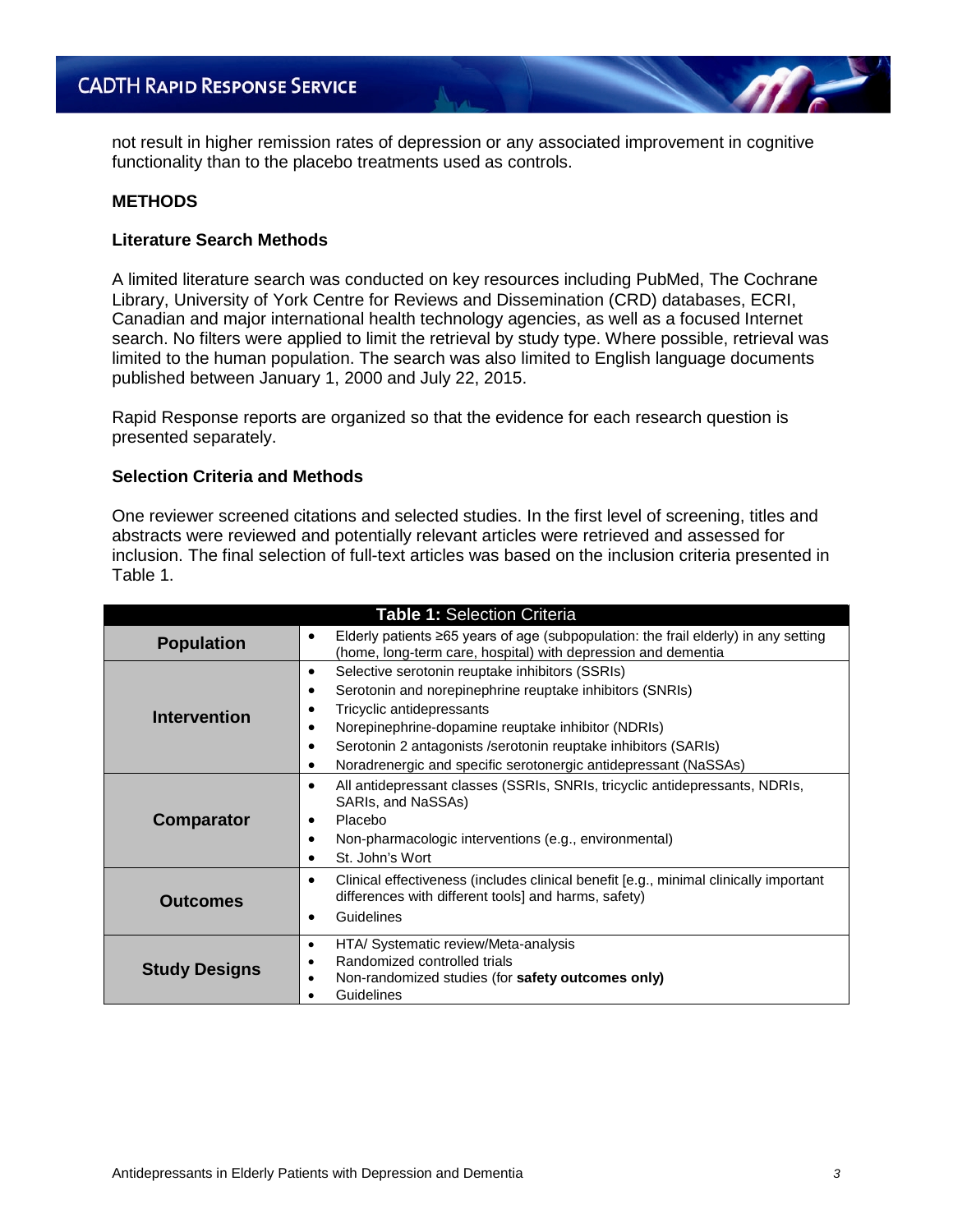# **Exclusion Criteria**

Articles were excluded if they did not meet the selection criteria outlined in Table 1, they were duplicate publications, or were published prior to 2005.

# **Critical Appraisal of Individual Studies**

The included health technology assessment and systematic review were critically appraised using the Assessment of Multiple Reviews (AMSTAR) tool.<sup>19</sup> Randomized controlled trials (RCTs) were assessed using the Downs and Black checklist for the adequacy of allocation concealment, blinding of healthcare providers, clinicians, data collectors and outcome assessors, randomization, losses to follow-up, description of intention-to-treat, and early stopping of the trial.<sup>20</sup> Summary scores were not calculated for the included studies; rather, a review of the strengths and limitations of each included study were described.

# **SUMMARY OF EVIDENCE**

Details of study characteristics, critical appraisal, and study findings are located in Appendices 2, 3, and 4, respectively.

# **Quantity of Research Available**

A total of 135 citations were identified in the literature search. Following screening of titles and abstracts, 115 citations were excluded and 20 potentially relevant reports from the electronic search were retrieved for full-text review. One potentially relevant publication was retrieved from the grey literature search. Of these potentially relevant articles, 17 publications were excluded for various reasons, while four publications met the inclusion criteria and were included in this report. Appendix 1 describes the PRISMA flowchart of the study selection.

# **Summary of Study Characteristics**

# *Clinical effectiveness and safety*

# Study Design

The systematic review<sup>18</sup> included for this question included seven randomized controlled trials. These publications were found after a limited search of Medline and The Cochrane Controlled Trials Register from 1966 to May 2010. For inclusion, studies were required to be acute phase, double-blinded, placebo controlled randomized controlled trials. The goal was to analyze the efficacy of the use of antidepressants to treat people with depression and dementia.

The study by Banerjee et al.<sup>7</sup> was published in 2013 and had a total of 326 participants with an average age of 79 years old. As a result of equivocal evidence on the efficacy of antidepressant use in the elderly, their goal was to examine the clinical effectiveness of sertraline and mirtazapine to decrease depression in people with depression and dementia and the impact on their care givers. This was conducted using a multi-center, parallel group, double-blinded, randomized controlled trial with follow-up conducted at 13 and 39 weeks. Patients were included if they met the criteria for Alzheimer's disease according to the National Institute of Neurological and Communicative Disorders and Stroke/Alzheimer's Disease and Related Disorders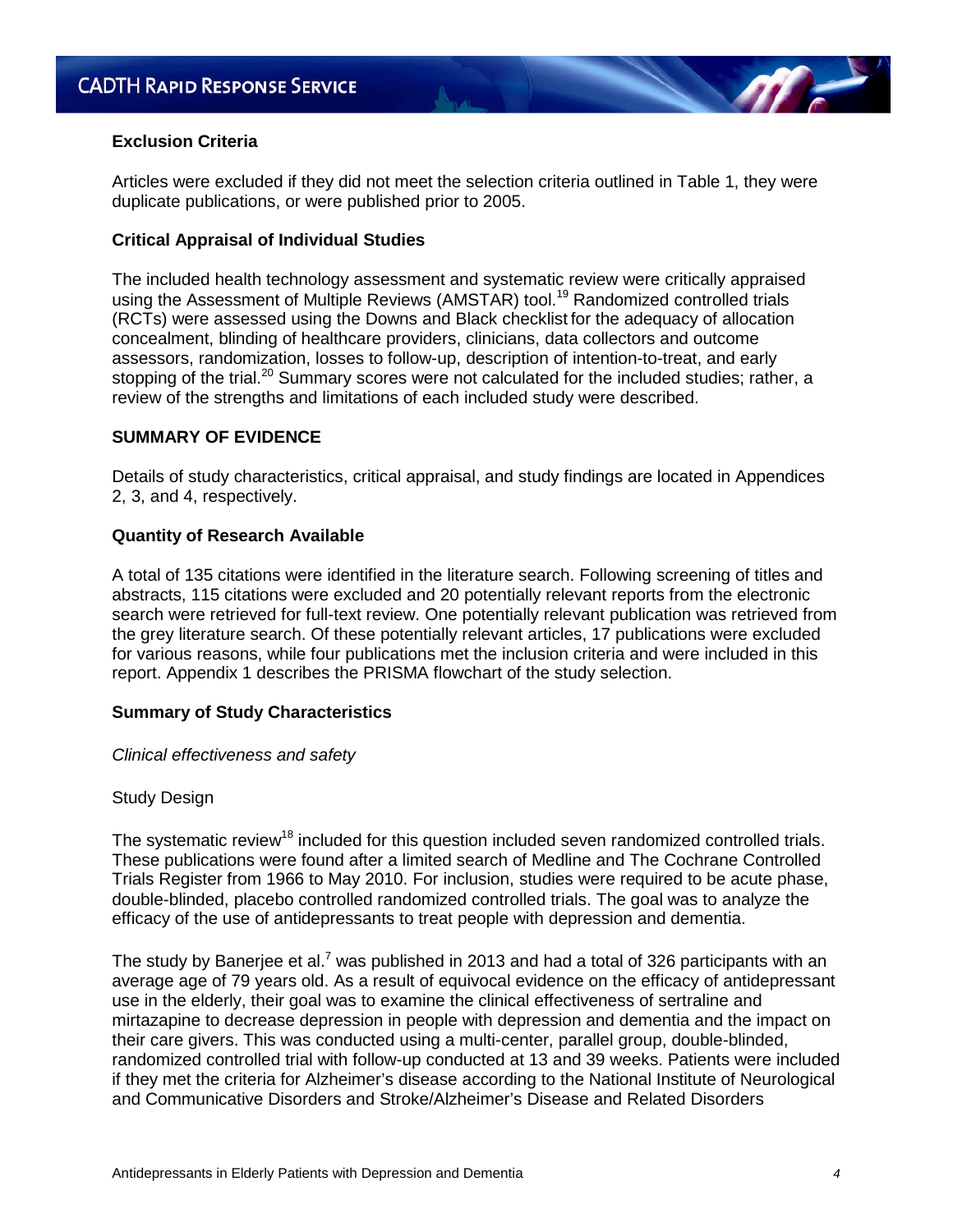Association (NINCDS/ADRDA) and had coexisting depression for a minimum of four weeks. They were excluded if they had too high of a clinical risk for participation in randomization (i.e. suicide likely), were contraindicated to the medications under investigation, were already on antidepressant therapy, they were already participating in another trial, or had no care giver.

The study conducted by Munro et al.<sup>21</sup> in 2012 included 131 participants with an average age of 79 years old. The goal was to determine if drug treatment had any efficacy on cognitive performance for patients with depression and Alzheimer's disease after a 24 week period. This was completed using a double-blinded, placebo controlled randomized controlled trial. Their patients were recruited from five outpatient memory disorder clinics. In order to be eligible for inclusion, patients must have had a Mini Mental State Examination (MMSE) score of 10-26 and must not have been already taking an antidepressant or a benzodiazepine. This study was conducted in the same population as Weintraub et al.<sup>9</sup>

The final study was conducted by Weintraub et al.<sup>9</sup> in 2010 in order to examine the delayed effects of sertraline on cognition in patients with depression and Alzheimer's disease. A total of 131 patients were recruited from five memory disorder clinics. For inclusion these patients must have been diagnosed with Alzheimer's disease using the Diagnostic and Statistical Manual of Mental Disorders  $4<sup>th</sup>$  edition (DSM-IV). and have an MMSE score of 10-26. Follow-up was conducted at 24 weeks post randomization. This study was conducted in the same population as Munro et al. $21$ 

## Country of Origin

All of the studies found for this question were produced in the United States of America. These included one systematic review and three randomized controlled trials.

#### **Intervention**

The selection criteria for antidepressants used in the systematic review<sup>18</sup> was that they were required to be marketed in the United States of America. As a result, there were three papers included that used sertraline at average doses of 91, 100 and 150 mg/day. Another study utilized clomipramine at an average dose of 100 mg/day. Imipramine was used in another study at 83 mg/day. In the final two studies, one utilized fluoxetine at 40 mg/day and the other used venlafaxine at 131.25 mg/day.

All of the randomized controlled trials that were included used the SSRI sertraline as one of their interventions. In the study by Banerjee et al.<sup>7</sup> patients were randomized to receive 150 mg sertraline daily, 45mg of the NaSSA mirtazapine daily, or placebo. Munro et al.<sup>21</sup> used sertraline at a rate of 100 mg/day. The investigation by Weintraub et al. began their study with patients taking a sertraline dose of 50 mg daily for the first week. After this time the clinician increased the dose up to a maximum of 100 mg/day based on patient response and their observations.

#### **Comparator**

The publications included in the systematic review and all of the randomized controlled trials analyzed in this report used a placebo as the control in their investigations. These were presented in tablet form and mimicked the appearance of the pharmacologic intervention that was under study.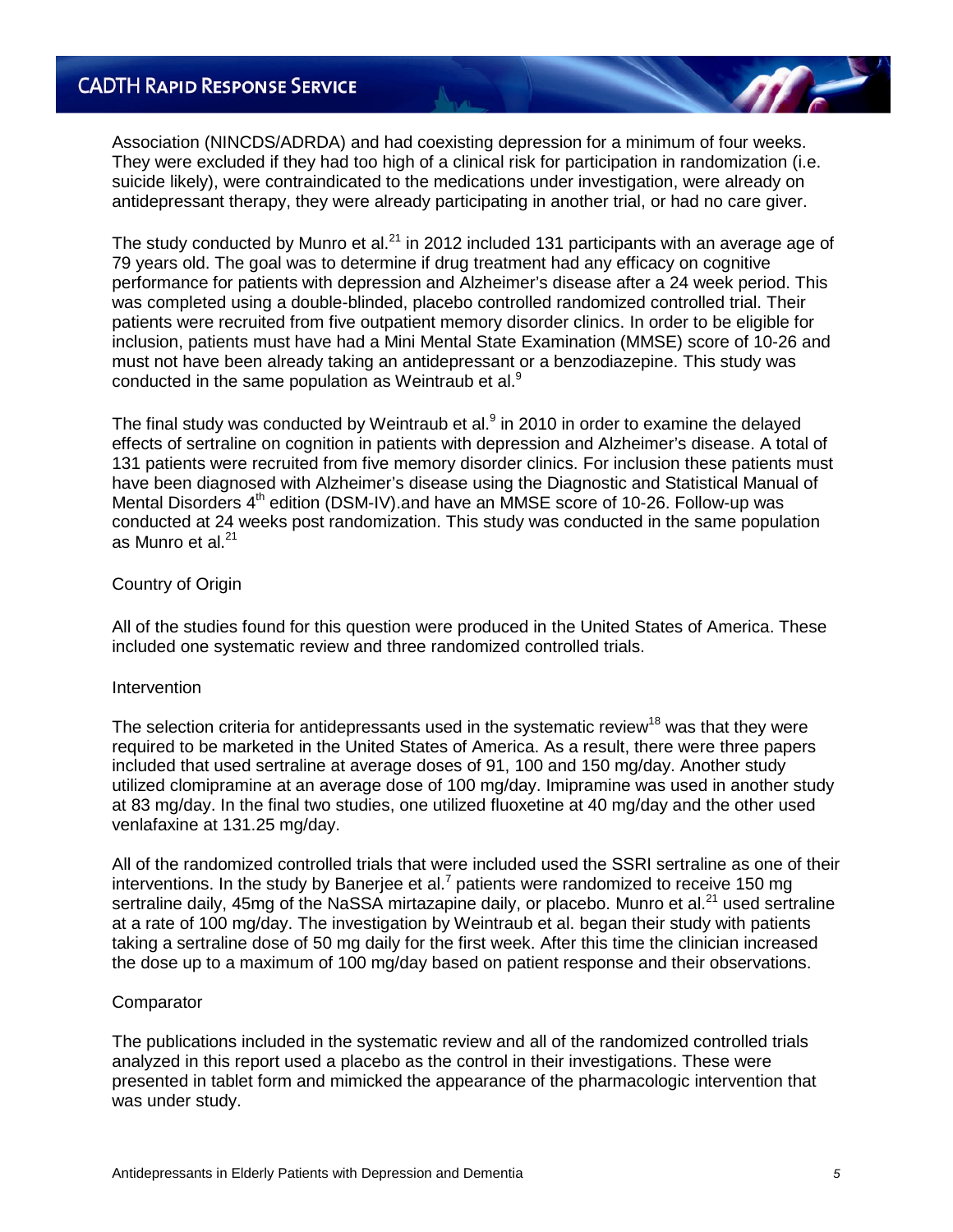# **Outcomes**

The systematic review<sup>18</sup> did not limit their investigation for any specific type of outcome. As a result of this, the included papers utilized a variety of examinations including the Hamilton Depression Rating Scale (HDRS), the Montgomery-Asberg Depression Rating Scale (MADRS), Cornell Scale for Depression in Dementia (CSDD) and the Alzheimer's Disease Cooperative Study-Clinical Global Impression of Change (mADCS-CGIC). In addition the change in scoring for depressive symptoms was examined based on standardized mean difference. For situations where means and standard deviations were not reported the result was imputed using the mean baseline and the mean endpoint scores. The standard deviation of end point scores was used to estimate the standard deviation of the change score. The authors defined the criteria for remission as achieving an HDRS score of 7 or less, a CSDD score of ≤6, an MADRS score ≤10, or an mADCS-CGIC rating of "very much improved".

In the investigation by Banerjee et al.<sup>7</sup> both primary and secondary outcomes were examined. The primary outcome was used to analyze the severity of depression in dementia and was the CSDD score. Secondary outcomes were focused on the overall quality of life and utilized the disease specific Dementia Quality of Life (DEMQL and DEMQL-Proxy), the generic European Quality of Life-5 Dimensions (EQ-5D), cognitive impairment using MMSE, medication adherence, adverse events, carer mental health using the General Health Questionnaire, carer quality of life using SF-12v2, carer burden using Zarit Scale, behavioral disorder using Neuropsychiatric Inventory (NPI) and baseline dementia vascularity index using a modified Hachinski Scale.

Munro et al.<sup>21</sup> examined depression at week 12 of their study using mADCS-CGIC. In addition they also analyzed cognitive functionality at baseline and at week 8, 16 and 24 using MMSE, the Cognitive Subscale of the Alzheimer's Disease Assessment Scale (ADAS-Cog), the digit Span Subtest (Wechester Memory Scale-III), Letter Fluency, Digit Symbol Modalities, and the Finger Tapping Test. Since the authors hypothesized that changes in cognition would occur later in time than any changes in mood the primary analysis of cognition for all study groups was focused on data at week 24. For calculations, they used linear regression on the scores from all of the secondary outcomes.

Weintraub et al.<sup>9</sup> also examined primary and secondary outcomes in their study. The primary outcomes were mADCS-CGIC and CSDD. Remission was characterized as a CSDD score ≤6 and a mADCS-CGIC score of ≤2. A first remission incident occurred on the first occasion that a patient achieved these scores and a sustained remission was when every subsequent evaluation also met these goals. Secondary outcomes focused on both quality of life and cognitive functioning and utilized MMSE for global cognition, NPI for non-mood neuropsychiatric symptoms, function using Alzheimer's Disease Cooperative Study-Activities of Daily Living Scale (ADCS-ADLS), and quality of life using Alzheimer's Disease Related Quality of Life Scale (ADRQL). Adverse events were also examined using a checklist obtained from the Food and Drug Administration.

#### *Evidence-based guidelines*

No evidence-based guidelines were found for the use of antidepressants in elderly patients with depression and dementia.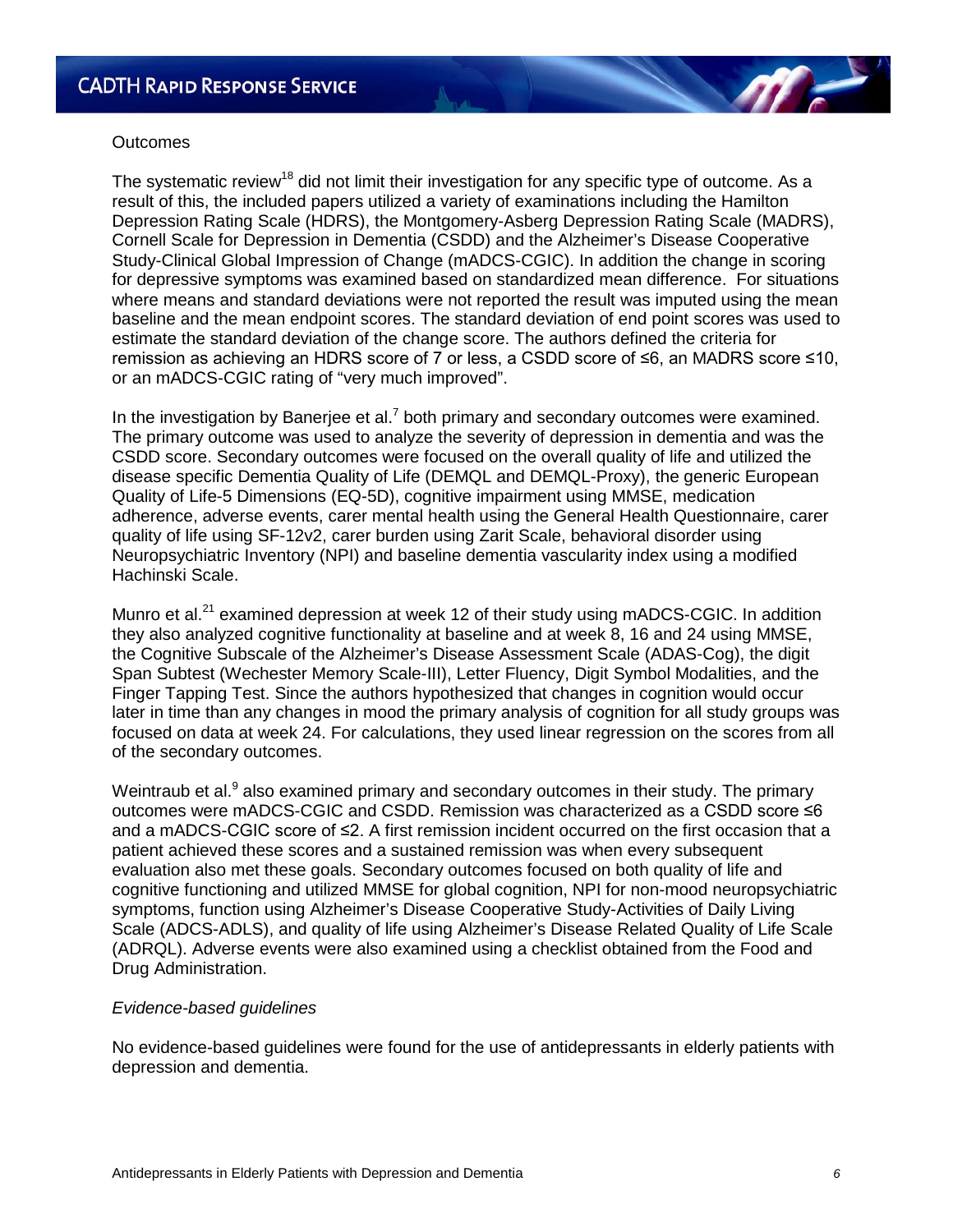

The included systematic review<sup>18</sup> contained well defined study inclusion and exclusion criteria as well as a flow chart describing the selection process. Two authors were involved in study selection and data extraction. A small number of trials were found that met the inclusion criteria. As a result of this the total number of patients included in this review for all seven papers was 330. Several of the included papers were conducted on fewer than 50 participants. This small number made it difficult for the authors to make any defined conclusion which therefore means that caution must be used when interpreting these results. In addition no evidence is provided indicating that grey literature sources had been searched, however publication bias was explored with a funnel plot and none was detected. Finally, no information was provided analyzing conflict of interest for the papers included in the review.

The randomized controlled trials by Banerjee et al.<sup>7</sup> and Weintraub et al.<sup>9</sup> both suffered from high patient dropout rates. The dropout rates in the Banerjee et al study were 26.1%, 36.4% and 29.6% for the placebo, sertraline, and mirtazapine groups respectively. In addition adjustments also had to be made to the study design during experimental phases as recruitment rates were slow and funding sources were at risk of depletion. The initial target for patient recruitment was 507 which was calculated to give 90% power for the comparison of each treatment group to placebo at 13 weeks and 86% power at 39 weeks. This was adjusted to 339 after slow enrollment and only 326 were achieved. Dropout rates were higher in the study by Weintraub et al.<sup>9</sup> where 43.3% and 43.7% of participants were lost in the sertraline and placebo groups respectively. Overall, 56.5% of the initial participants recruited completed all 24 weeks of the trial. Circumstances of above average dropout rates such as these have the potential to bias results if the lost patients represent unique populations that react differently to treatments and this data is not included and analyzed in the results.

The studies by Munro et al.<sup>21</sup> and Weintraub et al.<sup>9</sup> included a patient population representative of the typical population of patients with Alzheimer's disease and depression. While this population does represent a well-balanced grouping and is not prone to gender or ethnic selection bias it is specific to patients who have depression in Alzheimer's disease. This condition differs from other types in that patients are more prone to irritability and social anxiety.<sup>21</sup> As a result of this, conclusions may be limited for use to these patients and not generalizable in abroad spectrum analyses. Additionally in the publication by Munro et al.<sup>21</sup> the authors have indicated that the cognitive examinations utilized may not have been sensitive enough to analyze all of the potential changes occurring in the depressed and demented participants. One key area identified is for critical flicker fusion tasks which are potentially more sensitive to the effects of the treatment and may respond differently.

The participant population in the study by Banerjee et al.<sup>7</sup> represents a broad spectrum of patients recruited from several different areas in the United Kingdom. The treatment groups were randomized on a 1:1:1 ratio so that analysis would not be skewed for any individual population. Overall the patients recruited into the study were 93% Caucasian. While this may represent the typical population found living in these areas, it could potentially impart an ethnic bias in the results indicating that caution should be used when applying these results to other populations.

Finally, the procedures for randomization were not described sufficiently in the study by Weintraub et al.<sup>9</sup> The protocol used for blinding of patients and clinical staff are alluded to but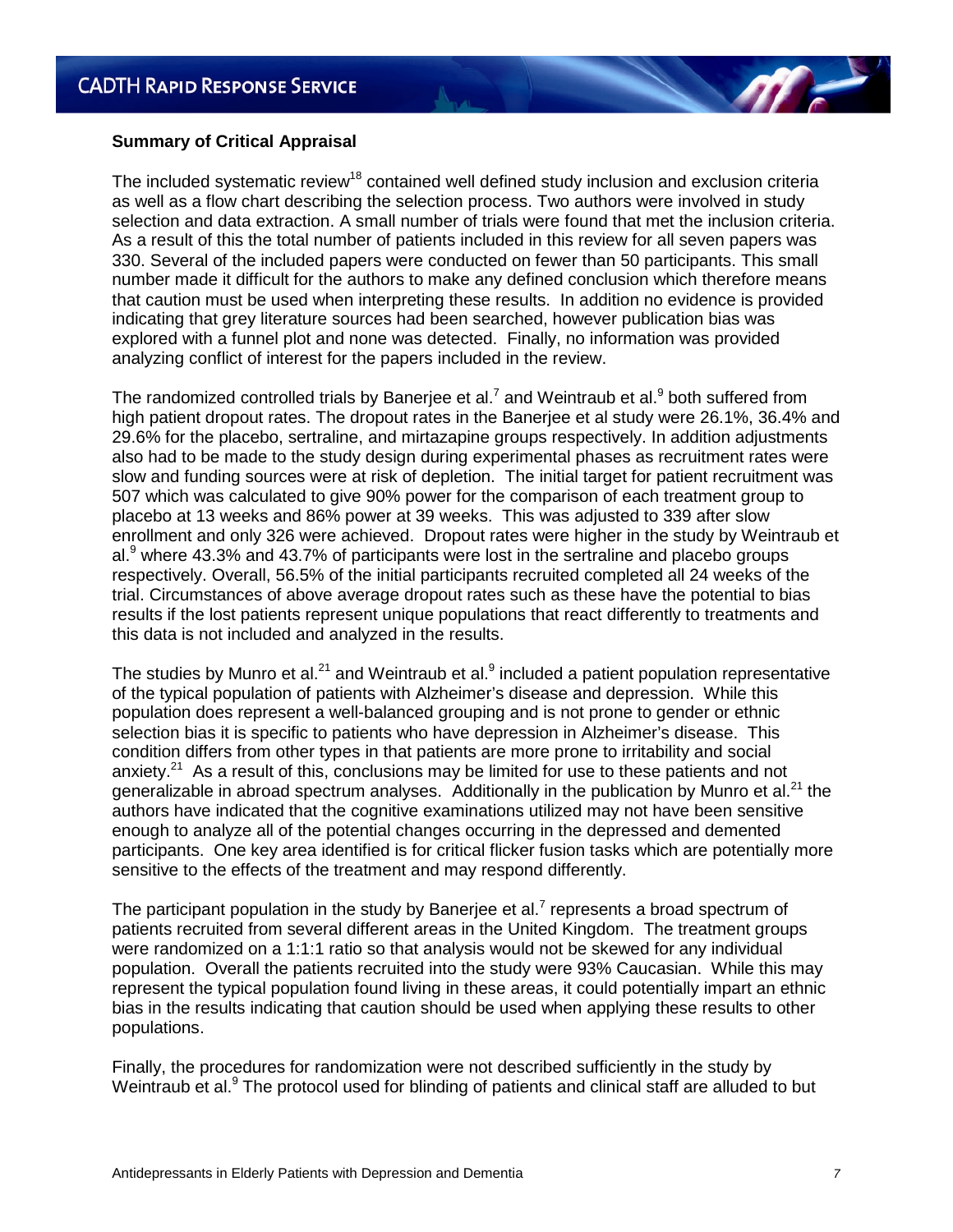not described in an appropriate level of detail. There is also no discussion of blinding of staff conducting statistical analysis.

## **Summary of Findings**

### *Clinical effectiveness and safety*

The systematic review by Nelson and Daranand<sup>18</sup> examined a total of seven randomized controlled trials on patients having depression and dementia. Of these seven studies, two demonstrated a beneficial effect from the use of an antidepressant. The included paper by Lyketsos et al. found that sertraline resulted in statistically significant improvements on global ratings, HDRS, and the CSDD. The second publication by Petracca et al. and demonstrated that participants taking clomipramine had significantly lower HDRS scores and higher remission rates than those on placebo. The remaining five studies showed no statistically significant difference between the treatment and placebo groups in depression scores. Overall, this review concluded that there was no significant difference for aspects such as dropout or remission rates. Authors concluded that the beneficial effects found in two of their included studies were likely a result of drug effects that are difficult to analyze in the small patient populations that were included in the studies. Their evidence suggested that any efficacy found with the use of an antidepressant is a result of the management process itself not genuine success from the trial drugs themselves.

The randomized controlled trial by Banerjee et al.<sup>7</sup> found a reduction in depression severity in all of the included treatment groups. The most significant reduction occurred at the 13 week time point in the placebo group and was followed by the sertraline group and finally the mirtazapine group. This trend continued at the 39 week time point; though, when the results were analyzed using linear-mixed regression, no significant difference was detected between any of the study populations. When secondary outcomes were analyzed, no differences for any of the treatment groups were found. The one exception to this was for health-related quality of life (HRQL and DEMQOL-Proxy). Fewer neuropsychiatric symptoms and higher care provider rated participant scores were found in the mirtazapine group versus the sertraline group at 13 weeks but this difference disappeared by the 39 week time point. The experimentation using the NPI separated the results into four separate subsections and analyzed them via a negative binomial distribution and a cross sectional method. These subsections were:

- 1) Agitation, disinhibition and irritability
- 2) Delusions, depression and anxiety
- 3) Hallucinations, aberrant motor behavior and sleep
- 4) Elation, apathy and appetite

The only statistically significant difference for this examination was found at 13 weeks where sertraline was found to be more beneficial than mirtazapine for subsection 2 and 3 (Odds Ratio 1.39, *P*=0.009). This did not continue through to 39 weeks as there were no significant differences between groups at that time point. When safety was examined, 119 subjects reported a total of 240 adverse effects. When separated into each trial group 26% occurred in the placebo group, 43% in the sertraline group and 41% in the mirtazapine group. Overall this showed a significant difference between the drug treatments and placebo group (*P*=0.017). The most common issues were nausea in the sertraline group and drowsiness or sedation in the mirtazapine group. There was no significant difference found between any group for the number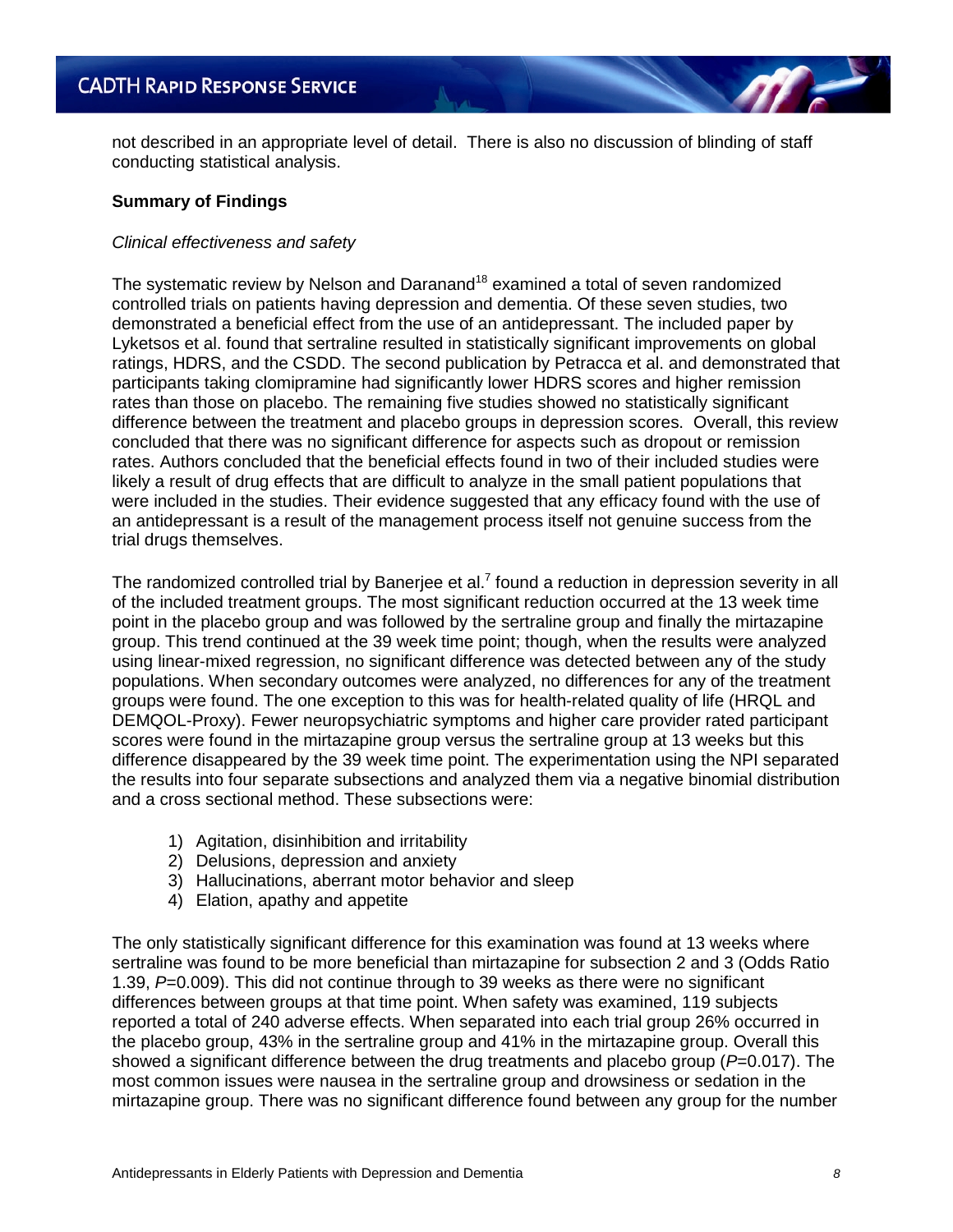of adverse events at 13 weeks. The percentage of these events that were classified as severe adverse events (SAEs) was higher in the sertraline and mirtazapine groups (SAE 20% in placebo, 67% in sertraline and 71% in mirtazapine). Five deaths occurred in each group by the end of the trial therefore no difference was found. These results suggested that the two most commonly prescribed antidepressants have no more clinical benefit than placebo. The authors recommend that clinicians modify their strategies for the treatment of individuals with depression and dementia.

In the study by Munro et al. $^{21}$  the baseline characteristics of the patients randomized to either sertraline or placebo groups differed only in the level of education. Those in the sertraline group had a higher level of education. Initial examination found that the only difference in cognitive testing scores occurred during the Letter Fluency examination. This test demonstrated that the sertraline group performed better at baseline. For all of the testing conducted in this trial, four models were calculated. Firstly, an overall effect of the treatment group which resulted in no significant differences between sertraline and placebo for cognitive performance at week 24 (*P* values range from 0.24 to 0.77). The second model examined whether the treatment effects were different in females or males and resulted in no significant difference. The third model included the term for remission status at week 12 in order to analyze whether effects of treatment differ in patients whose depression receded at this time point. No statistically significant results were found. The final model examined whether any improvement in memory proficiency had occurred. The authors used the number of words remembered from the verbal memory test in the ADAS-Cog. There were ten people able to recall one word or greater in the sertraline group and 11 in the placebo group and this difference was not statistically significant. As a result of these trials no cognitive advantage was found for the use of antidepressants over placebo.

Weintraub et al.<sup>9</sup> found that the baseline MMSE and CSDD scores for all of their participants indicated mild to moderate dementia and moderate depression and that 40% had major depression. After the 24 week trial period no difference was found between treatment or placebo group for mADCS-CGIC score. The odds ratio (OR) for sertraline was 1.23 (95% confidence interval [CI] 0.64 to 2.35, *P*=0.54). There was also no difference found for CSDD scores between the groups. There was no effect found for treatment outcome on the change in CSDD score as time increased indicating that a model for treatment group and time shows no benefit over a model without these terms (*P*=0.97). At the end of the trial 37.8% of the sertraline group and 21.8% of the placebo group achieved remission. This difference was not statistically significant (OR 1.61, 95% CI 0.70 to3.68, *P*=0.26). When the time to first remission was examined no between group difference was found (hazard ratio [HR]<sub>sertraline</sub> 1.13, 95% CI 0.58 to 2.18, *P*=0.71). Similar findings were also found for the time to sustained remission (HR<sub>sertraline</sub> 1.90, 95% CI 0.93 to 3.88, *P*=0.08). Non-mood outcomes such as ADRQL, ADCS-ADL and MMSE did not show any significant changes for either improvement or decline. The exception to this trend occurred for NPI which resulted in an improvement after the 24 week period. This improvement was found for both the groups under study with no statistically significant difference between them. The examination of safety demonstrated that adverse events occurred more frequently in the sertraline group that in placebo. The most commonly occurring effects were dizziness, diarrhea and dry mouth with *P*-values of 0.005, 0.03 and 0.03 respectively. Severe adverse events occurred in 27.3% of patients treated with sertraline versus 12.7% for those in placebo (*P*=0.05). 12.1% of the severe adverse events were a result of pulmonary events and 6.1% of these occurred in the extended phase from 12 to 24 weeks compared to none in the placebo group (*P*=0.006). These events were caused by infections and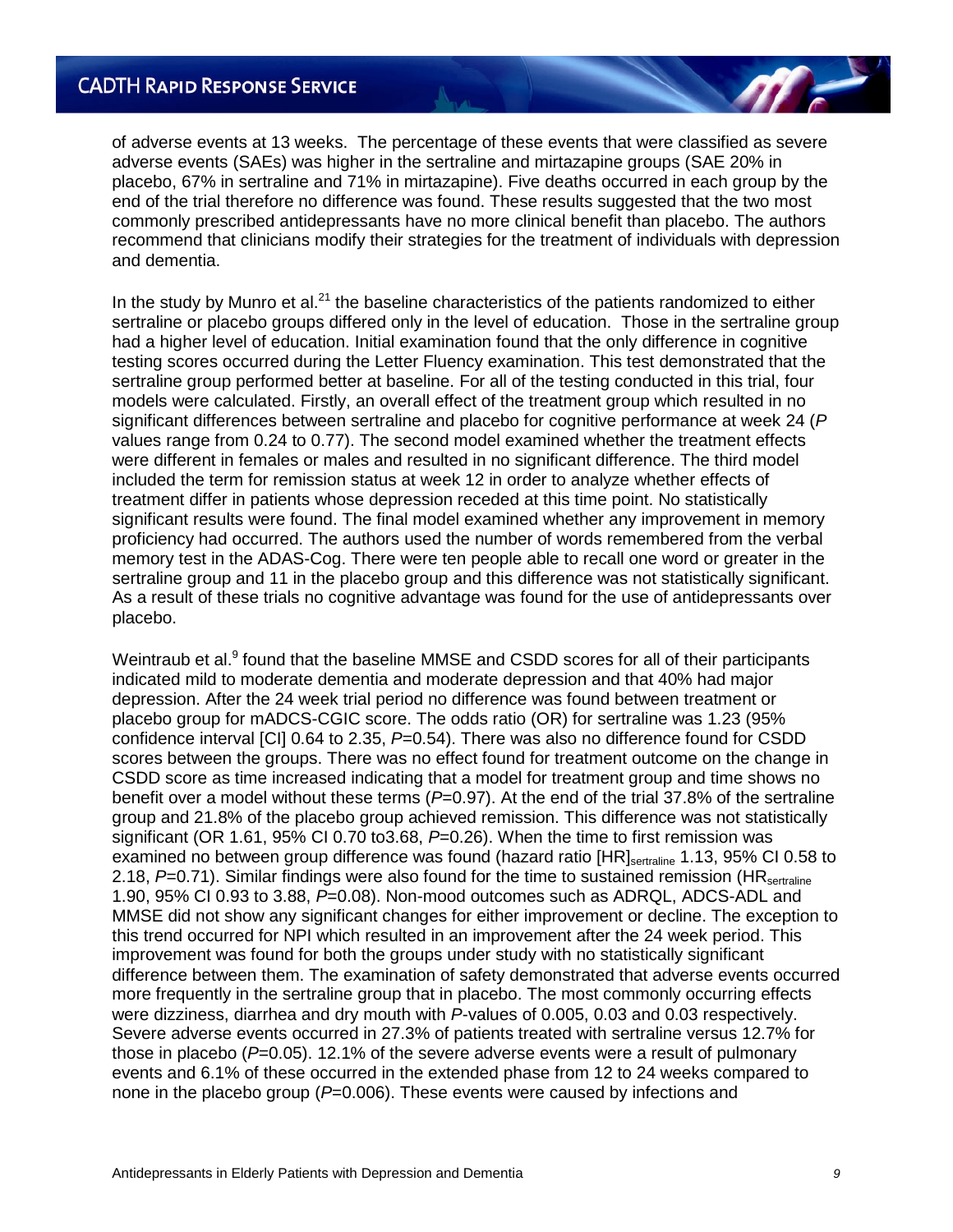pneumothorax, and pulmonary embolism. These results indicate that the use of sertraline did not correlate with an improvement in long-term health outcomes for any of the treatment groups. As a result of this the authors stated that they could not recommend its use for patients suffering from depression and dementia. In addition the results demonstrate that there is a significant increase in the risk of adverse events, especially pulmonary severe events, when sertraline is used.

### *Evidence-based guidelines*

No evidence-based guidelines were found for the use of antidepressants in elderly patients with depression and dementia.

### **Limitations**

This report is limited in the analysis of the evidence-based guidelines for the use of antidepressants in patients with depression and dementia as no publications could be identified. The systematic review included for the analysis of clinical effectiveness and safety of antidepressants suffered from an overall lack of robust patient examination with a total of 330 patients across the seven studies. Several of the included studies were conducted on initial populations of 50 patients, suggesting that generalization of their results must be conducted with caution. The randomized controlled trials that were found were all well-conducted and utilized appropriate placebo controls during the study procedures. Patients and staff were also blinded to treatment usage, though in the study by Weintraub et al.<sup>9</sup> an insufficient amount of detail was included. For example, the method used to blind patients and clinical staff to the interventions that were used was not discussed. All of these investigations suffered from a high rate of patient dropout. In the most extreme case this dropout resulted in only 56.5% of the initial population completing all of the trial period.

# **CONCLUSIONS AND IMPLICATIONS FOR DECISION OR POLICY MAKING**

The evidence found regarding the question on the clinical effectiveness and safety of antidepressant use in the elderly indicated that their use may not be appropriate. The majority of the publications that were included found no statistically significant benefit from their use and in most situations any benefit that was found was mimicked in the placebo trial group. It has been suggested that any efficacy that occurred was more likely a result of undefined benefits of the overall trial process itself rather than genuine effect by antidepressant drugs. In the included systematic review two of the seven publications did demonstrate significant success from pharmacotherapy over placebo. After analysis was completed the authors stated that this benefit was attributed to drug effects that are too difficult to analyze in the small study populations that were included.

The question regarding evidence-based guidelines for the use of antidepressants in the elderly remains unanswered as no publications could be identified on this topic.

**PREPARED BY:** Canadian Agency for Drugs and Technologies in Health Tel: 1-866-898-8439 [www.cadth.ca](http://www.cadth.ca/)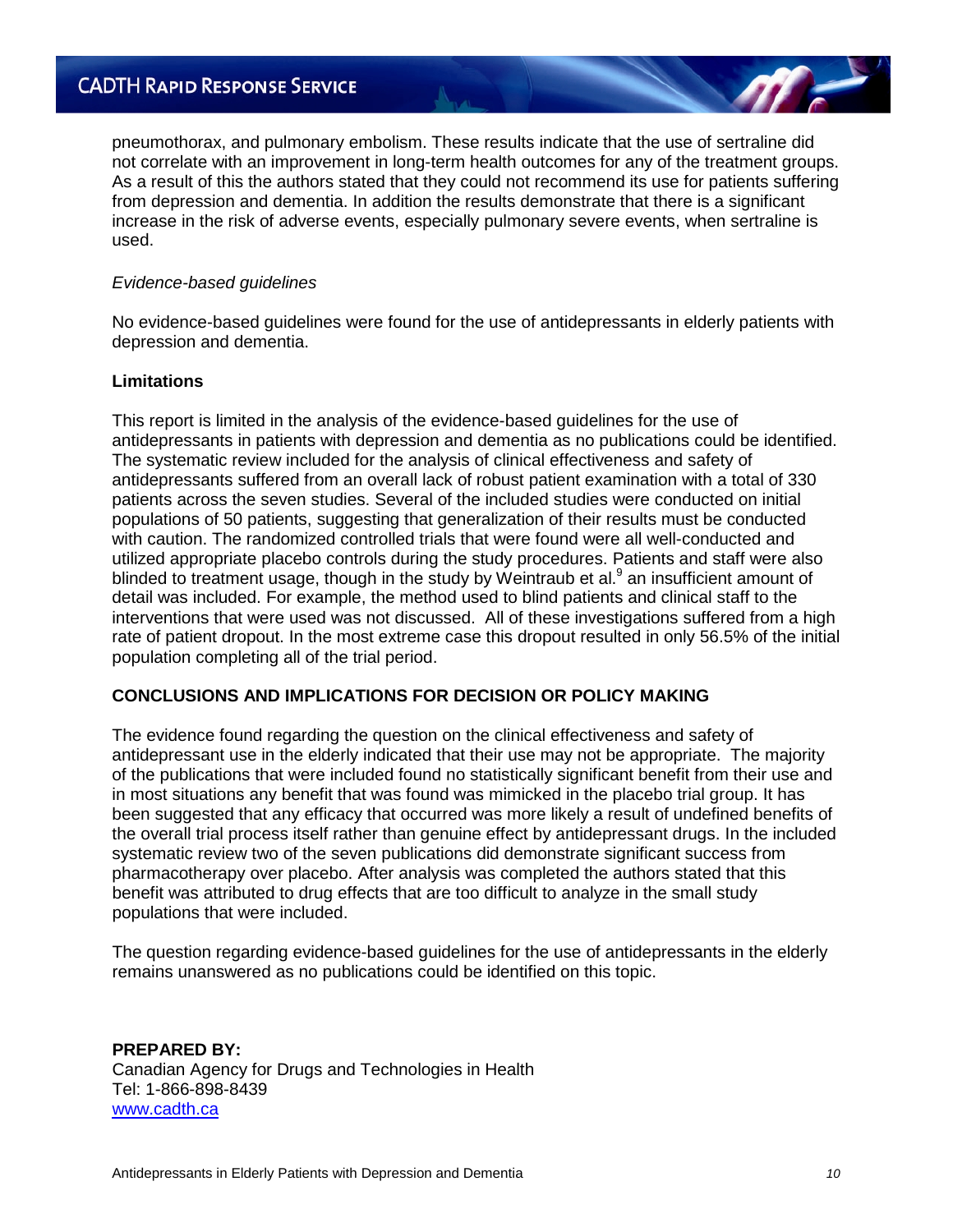# **REFERENCES**

- 1. Nelson JC. Diagnosing and treating depression in the elderly. J Clin Psychiatry. 2001;62 Suppl 24:18-22.
- 2. Aging in the community: summary of evidence-based analyses [Internet]. Toronto: Ministry of Health and Long-Term Care; 2008. [cited 2015 Aug 10]. (Ontario health technology assessment series, vol.8, no.1). Available from: [http://www.hqontario.ca/english/providers/program/mas/tech/reviews/pdf/rev\\_aic\\_20081](http://www.hqontario.ca/english/providers/program/mas/tech/reviews/pdf/rev_aic_20081002.pdf) [002.pdf](http://www.hqontario.ca/english/providers/program/mas/tech/reviews/pdf/rev_aic_20081002.pdf)
- 3. Larson EB. Evaluation of cognitive impairment and dementia. 2015 Jan 3 [cited 2015 Aug 10]. In: UpToDate [Internet]. Waltham (MA): UpToDate; c2005 - . Available from: [http://www.uptodate.com](http://www.uptodate.com/) Subscription required.
- 4. Diniz BS, Reynolds CF, III. Major depressive disorder in older adults: benefits and hazards of prolonged treatment. Drugs Aging. 2014 Sep;31(9):661-9.
- 5. Sherrod RA, Collins A, Wynn S, Gragg M. Dissecting dementia, depression, and drug effects in older adults. J Psychosoc Nurs Ment Health Serv. 2010 Jan;48(1):39-47.
- 6. Caregiving strategies for older adults with delirium, dementia and depression [Internet]. Toronto: Registered Nurses Association of Ontario; 2004 Jun. [cited 2015 Aug 10]. (Nursing best practice guideline). Available from: [http://rnao.ca/sites/rnao](http://rnao.ca/sites/rnao-ca/files/Caregiving_Strategies_for_Older_Adults_with_Delirium_Dementia_and_Depression.pdf)[ca/files/Caregiving\\_Strategies\\_for\\_Older\\_Adults\\_with\\_Delirium\\_Dementia\\_and\\_Depress](http://rnao.ca/sites/rnao-ca/files/Caregiving_Strategies_for_Older_Adults_with_Delirium_Dementia_and_Depression.pdf) [ion.pdf](http://rnao.ca/sites/rnao-ca/files/Caregiving_Strategies_for_Older_Adults_with_Delirium_Dementia_and_Depression.pdf)
- 7. Banerjee S, Hellier J, Romeo R, Dewey M, Knapp M, Ballard C, et al. Study of the use of antidepressants for depression in dementia: the HTA-SADD trial--a multicentre, randomised, double-blind, placebo-controlled trial of the clinical effectiveness and costeffectiveness of sertraline and mirtazapine. Health Technol Assess [Internet]. 2013 Feb [cited 2015 Jul 27];17(7):1-166. Available from: [http://www.ncbi.nlm.nih.gov/books/NBK260356/pdf/Bookshelf\\_NBK260356.pdf](http://www.ncbi.nlm.nih.gov/books/NBK260356/pdf/Bookshelf_NBK260356.pdf)
- 8. Banerjee S, Hellier J, Dewey M, Romeo R, Ballard C, Baldwin R, et al. Sertraline or mirtazapine for depression in dementia (HTA-SADD): a randomised, multicentre, doubleblind, placebo-controlled trial. Lancet. 2011 Jul 30;378(9789):403-11.
- 9. Weintraub D, Rosenberg PB, Drye LT, Martin BK, Frangakis C, Mintzer JE, et al. Sertraline for the treatment of depression in Alzheimer disease: week-24 outcomes. Am J Geriatr Psychiatry [Internet]. 2010 Apr [cited 2015 Jul 27];18(4):332-40. Available from: <http://www.ncbi.nlm.nih.gov/pmc/articles/PMC2849739/pdf/nihms-181111.pdf>
- 10. Holland J, Bhogle M. Sertraline and mirtazapine as geriatric antidepressants. Psychiatr Danub [Internet]. 2013 Sep [cited 2015 Jul 27];25 Suppl 2:S286-S290. Available from: [http://www.hdbp.org/psychiatria\\_danubina/pdf/dnb\\_vol25%20Suppl%202\\_no/dnb\\_vol25](http://www.hdbp.org/psychiatria_danubina/pdf/dnb_vol25%20Suppl%202_no/dnb_vol25%20Suppl%202_no_S286.pdf) [%20Suppl%202\\_no\\_S286.pdf](http://www.hdbp.org/psychiatria_danubina/pdf/dnb_vol25%20Suppl%202_no/dnb_vol25%20Suppl%202_no_S286.pdf)

**M**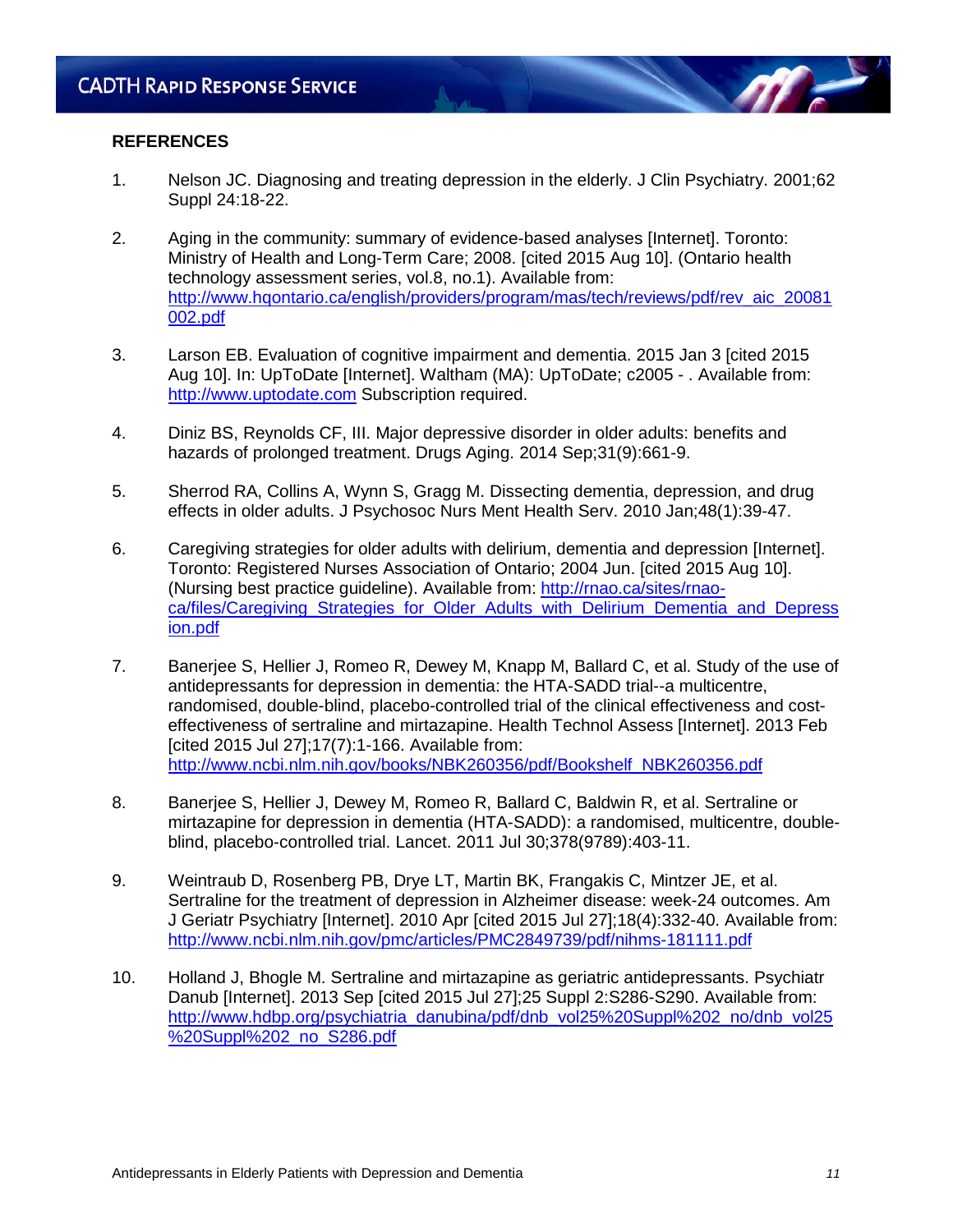- 11. Kiosses DN, Alexopoulos GS. Problem-solving therapy in the elderly. Curr Treat Options Psychiatry [Internet]. 2014 Mar [cited 2015 Jul 27];1(1):15-26. Available from: <http://www.ncbi.nlm.nih.gov/pmc/articles/PMC3981073/pdf/nihms555292.pdf>
- 12. Muijsers RB, Plosker GL, Noble S. Sertraline: a review of its use in the management of major depressive disorder in elderly patients. Drugs Aging. 2002;19(5):377-92.
- 13. Santaguida P, MacQueen G, Keshavarz H, Levine M. Treatment for depression after unsatisfactory response to SSRIs [Internet]. Rockville (MD): Agency for Healthcare Research and Quality; 2012. [cited 2015 Aug 10]. (Comparative effectiveness review, no.62). Available from: [http://www.effectivehealthcare.ahrq.gov/ehc/products/156/1037/CER62\\_SSRI\\_FinalRep](http://www.effectivehealthcare.ahrq.gov/ehc/products/156/1037/CER62_SSRI_FinalReport_20120418.pdf) [ort\\_20120418.pdf](http://www.effectivehealthcare.ahrq.gov/ehc/products/156/1037/CER62_SSRI_FinalReport_20120418.pdf)
- 14. Gartlehner G, Hansen RA, Reichenpfader U, Kaminski A, Kien C, Strobelberger M, et al. Drug class review: second-generation antidepressants: final update 5 report [Internet]. Portland (OR): Oregon Health & Science University; 2011 Mar. [cited 2015 Aug 13]. (Drug Class Reviews). Available from: [http://www.ncbi.nlm.nih.gov/books/NBK54355/pdf/Bookshelf\\_NBK54355.pdf](http://www.ncbi.nlm.nih.gov/books/NBK54355/pdf/Bookshelf_NBK54355.pdf)
- 15. Rosenberg PB, Drye LT, Martin BK, Frangakis C, Mintzer JE, Weintraub D, et al. Sertraline for the treatment of depression in Alzheimer disease. Am J Geriatr Psychiatry [Internet]. 2010 Feb [cited 2015 Jul 27];18(2):136-45. Available from: <http://www.ncbi.nlm.nih.gov/pmc/articles/PMC2842121/pdf/nihms166961.pdf>
- 16. Moller HJ, Schnitker J, Flurenbrock W. Factors associated with response in depressed elderly outpatients treated with escitalopram in a naturalistic setting in Germany. Pharmacopsychiatry. 2010 Aug;43(6):210-5.
- 17. Koenig AM, Butters MA, Begley A, Ogbagaber S, Wahed AS, Reynolds CF, III. Response to antidepressant medications in late-life depression across the spectrum of cognitive functioning. J Clin Psychiatry [Internet]. 2014 Feb;75(2):e100-e107. Available from:<http://www.ncbi.nlm.nih.gov/pmc/articles/PMC4060895/pdf/nihms-593550.pdf>
- 18. Nelson JC, Devanand DP. A systematic review and meta-analysis of placebo-controlled antidepressant studies in people with depression and dementia. J Am Geriatr Soc. 2011 Apr;59(4):577-85.
- 19. Shea BJ, Grimshaw JM, Wells GA, Boers M, Andersson N, Hamel C, et al. Development of AMSTAR: a measurement tool to assess the methodological quality of systematic reviews. BMC Med Res Methodol [Internet]. 2007 [cited 2015 Aug 11];7:10. Available from:<http://www.ncbi.nlm.nih.gov/pmc/articles/PMC1810543/pdf/1471-2288-7-10.pdf>
- 20. Downs SH, Black N. The feasibility of creating a checklist for the assessment of the methodological quality both of randomised and non-randomised studies of health care interventions. J Epidemiol Community Health [Internet]. 1998 Jun [cited 2015 Aug 11];52(6):377-84. Available from: <http://www.ncbi.nlm.nih.gov/pmc/articles/PMC1756728/pdf/v052p00377.pdf>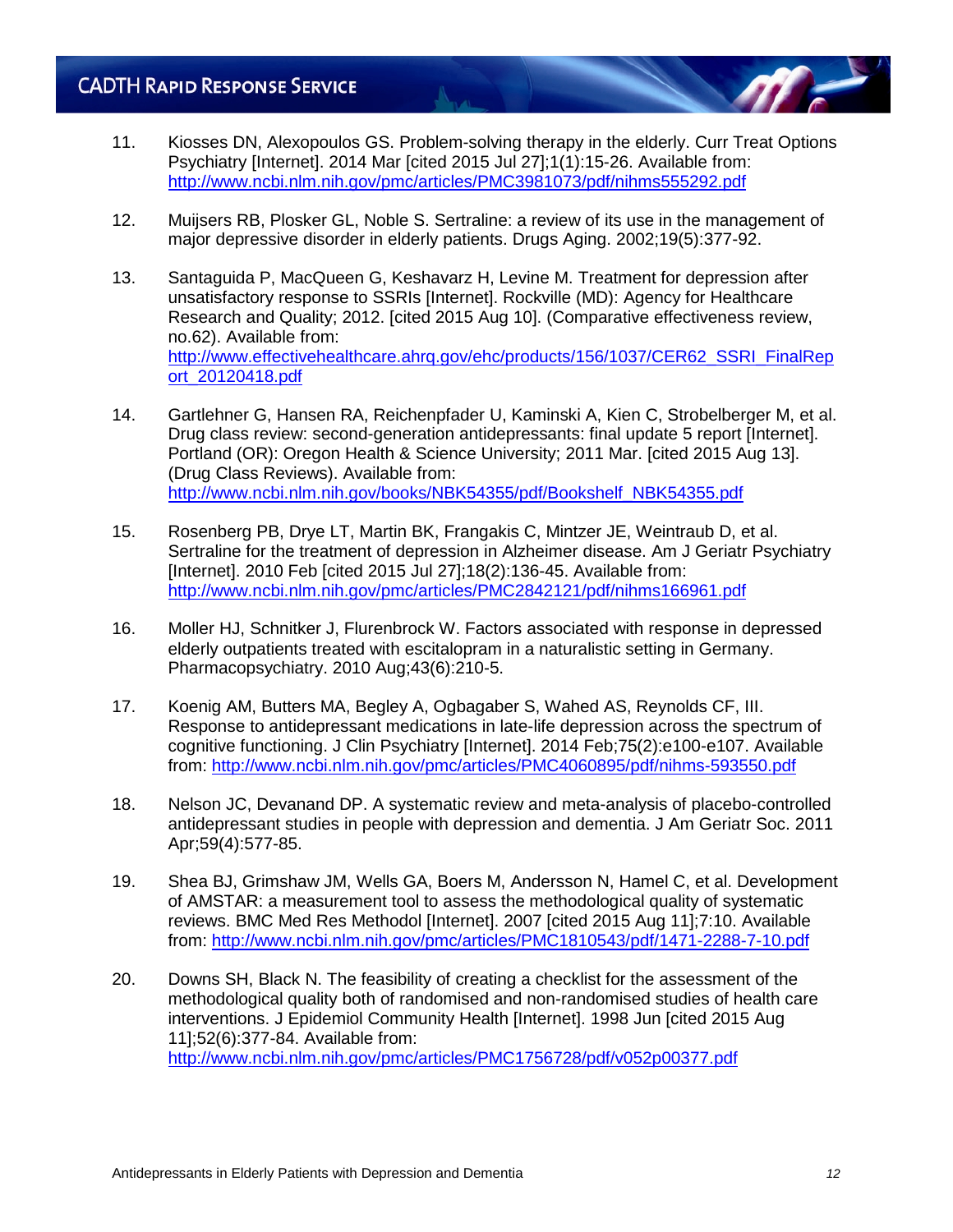21. Munro CA, Longmire CF, Drye LT, Martin BK, Frangakis CE, Meinert CL, et al. Cognitive outcomes after sertaline treatment in patients with depression of Alzheimer disease. Am J Geriatr Psychiatry [Internet]. 2012 Dec [cited 2015 Jul 27];20(12):1036-44. Available from:<http://www.ncbi.nlm.nih.gov/pmc/articles/PMC3508666/pdf/nihms421954.pdf>

**MF**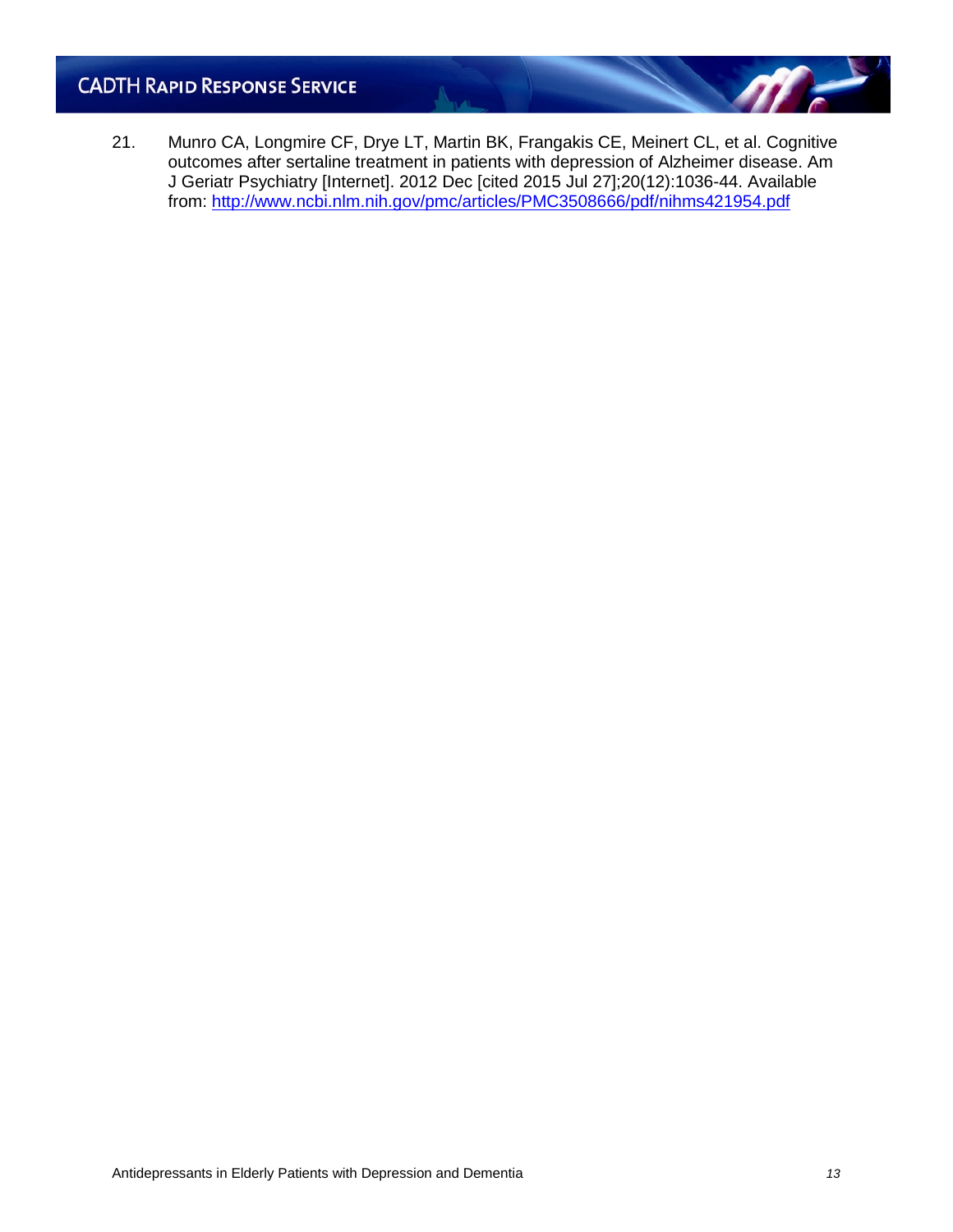# **APPENDIX 1: Selection of Included Studies**



**ME**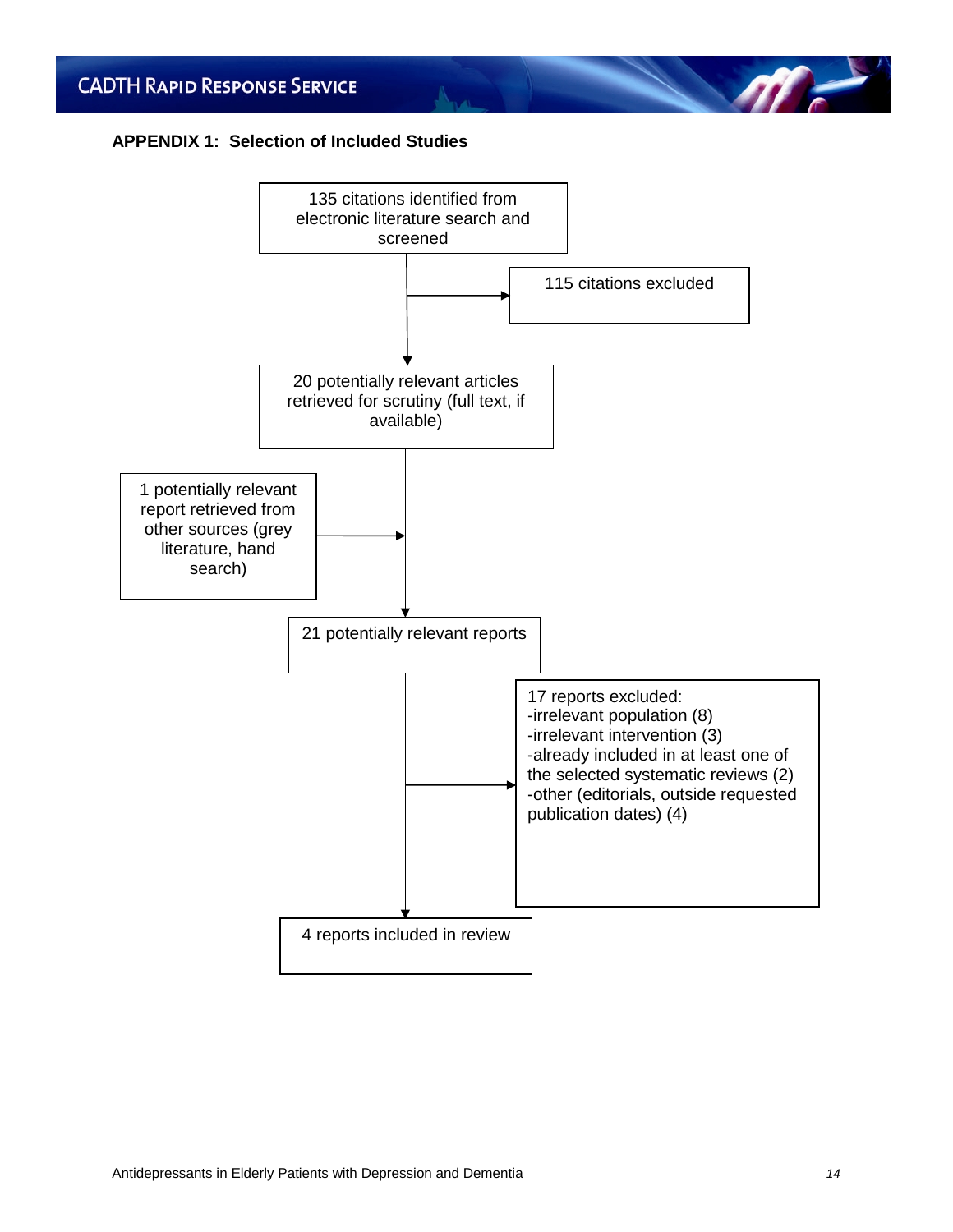**APPENDIX 2: Characteristics of Included Publications**

| Table A1: Characteristics of Included Systematic Reviews and Meta-Analyses |                          |                        |                     |            |                                               |
|----------------------------------------------------------------------------|--------------------------|------------------------|---------------------|------------|-----------------------------------------------|
| First Author,                                                              | <b>Types and</b>         | <b>Population</b>      | <b>Intervention</b> | Comparator | <b>Clinical Outcomes, Goal</b>                |
| <b>Publication</b>                                                         | numbers of               | <b>Characteristics</b> |                     |            |                                               |
| Year, Country                                                              | primary studies          |                        |                     |            |                                               |
|                                                                            | included                 |                        |                     |            |                                               |
| <b>Systematic Reviews</b>                                                  |                          |                        |                     |            |                                               |
| Nelson and                                                                 | - Included 7             | - Patients must be     | - Antidepressants   | - Placebo  | - HDRS, MADRS, CSDD, mADCS-CGIC               |
| Devanand <sup>18</sup> ,                                                   | studies                  | diagnosed with         | marketed in the     | controlled | - Change in depressive symptoms examined      |
| 2011, United                                                               | - Searched               | depression and         | <b>USA</b>          |            | using standard deviations                     |
| States of                                                                  | Medline and The          | dementia using         |                     |            | - The goal was to analyze the efficacy of the |
| America                                                                    | Cochrane                 | established            |                     |            | use of antidepressants to treat people with   |
|                                                                            | <b>Controlled Trials</b> | criteria               |                     |            | depression and dementia                       |
|                                                                            | Register for             |                        |                     |            |                                               |
|                                                                            | RCT's from 1966          |                        |                     |            |                                               |
|                                                                            | to May 2010              |                        |                     |            |                                               |
|                                                                            | - Search terms -         |                        |                     |            |                                               |
|                                                                            | antidepressants,         |                        |                     |            |                                               |
|                                                                            | depression,              |                        |                     |            |                                               |
|                                                                            | dementia                 |                        |                     |            |                                               |
|                                                                            | - Must be acute          |                        |                     |            |                                               |
|                                                                            | phase, parallel          |                        |                     |            |                                               |
|                                                                            | group, double-           |                        |                     |            |                                               |
|                                                                            | blinded and              |                        |                     |            |                                               |
|                                                                            | random                   |                        |                     |            |                                               |
|                                                                            | assignment               |                        |                     |            |                                               |
|                                                                            | Studies must             |                        |                     |            |                                               |
|                                                                            | include response         |                        |                     |            |                                               |
|                                                                            | and remission            |                        |                     |            |                                               |
|                                                                            | rates                    |                        |                     |            |                                               |

CSDD – Cornell Scale for Depression in Dementia, HDRS – Hamilton Depression Rating Scale, mADCS-CGIC - Alzheimer's Disease Cooperative Study-Clinical Global Impression of Change, MADRS – Montgomery-Asberg Depression Rating Scale

 $\eta$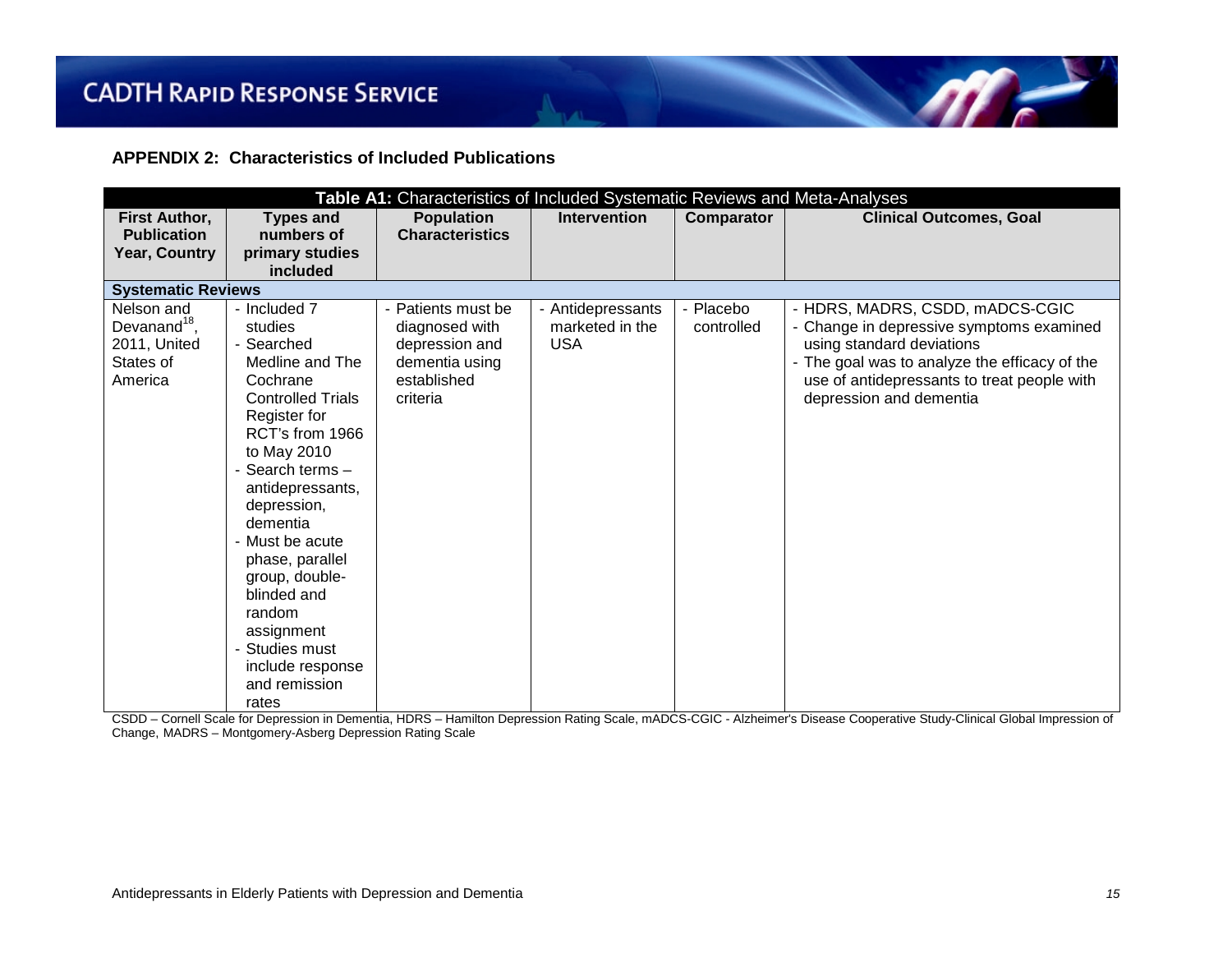| Table A2: Characteristics of Included Randomized Controlled Trials       |                                                                                                                                                                                                                                                                                                                           |                                                                                                                                                                                                                                                                                                                                                                                                                                                                                                                                         |                                                                           |                                                                                |                                                                                                                                                                                                                                                                                                                                                                                                                                                                                     |
|--------------------------------------------------------------------------|---------------------------------------------------------------------------------------------------------------------------------------------------------------------------------------------------------------------------------------------------------------------------------------------------------------------------|-----------------------------------------------------------------------------------------------------------------------------------------------------------------------------------------------------------------------------------------------------------------------------------------------------------------------------------------------------------------------------------------------------------------------------------------------------------------------------------------------------------------------------------------|---------------------------------------------------------------------------|--------------------------------------------------------------------------------|-------------------------------------------------------------------------------------------------------------------------------------------------------------------------------------------------------------------------------------------------------------------------------------------------------------------------------------------------------------------------------------------------------------------------------------------------------------------------------------|
| <b>First</b><br>Author,<br><b>Publication</b><br>Year,<br><b>Country</b> | <b>Study Design,</b><br>Length of<br>Follow-up, Goal                                                                                                                                                                                                                                                                      | <b>Patient</b><br>Characteristics,<br>Sample Size (n)                                                                                                                                                                                                                                                                                                                                                                                                                                                                                   | <b>Intervention</b>                                                       | <b>Comparator</b>                                                              | <b>Clinical Outcomes</b>                                                                                                                                                                                                                                                                                                                                                                                                                                                            |
| Banerjee et<br>al. $^7$ , 2013,<br>United<br>Kingdom                     | - Multi-center,<br>parallel group,<br>double-blinded<br><b>RCT</b><br>- Follow-up is 13<br>and 39 weeks<br>post<br>randomization<br>- Goal: to fill gaps in<br>the evidence base<br>definitively and<br>enable formulation<br>of good quality<br>guidance on care<br>for people with<br>dementia and<br>their care givers | $- n = 326, 111$<br>placebo 107<br>sertraline and 108<br>mirtazapine<br>- Mean patient age<br>is 79 years old<br>(227 females and<br>97 males)<br>- patients must<br>meet criteria for<br>probable<br>Alzheimer's<br>disease according<br>to<br>NINCDS/ADRDA<br>criteria and<br>coexisting<br>depression lasting<br>at least 4 weeks<br>- CSDD score must<br>be $\geq 8$<br>- recruited from 9<br>English old age<br>psychiatry<br>services<br>(Biringham,<br>Cambridge,<br>Leicaster,<br>Liverpool,<br>Manchester,<br>Newcastle, North | - SSRI, sertraline 150 mg<br>daily<br>- NaSSA, mirtazapine 45 mg<br>daily | - Placebo,<br>tablets<br>appearing<br>exactly as<br>intervention<br>treatments | - CSDD score is primary outcome<br>- Secondary outcomes are :<br>DEMQL or DEMQL-Proxy,<br>generic quality of life (European<br>Quality of Life-5 Dimensions),<br>cognitive impairment (MMSE),<br>medication adherence, carer<br>mental health (General Health<br>Questionnaire), carer quality of<br>life (SF-12v2) and carer burden<br>(Zarit Scale), behavioral<br>disorder (Neuropsychiatric<br>Inventory), baseline dementia<br>vascularity index (modified<br>Hachinski scale) |

 $m_{\tilde{t}}$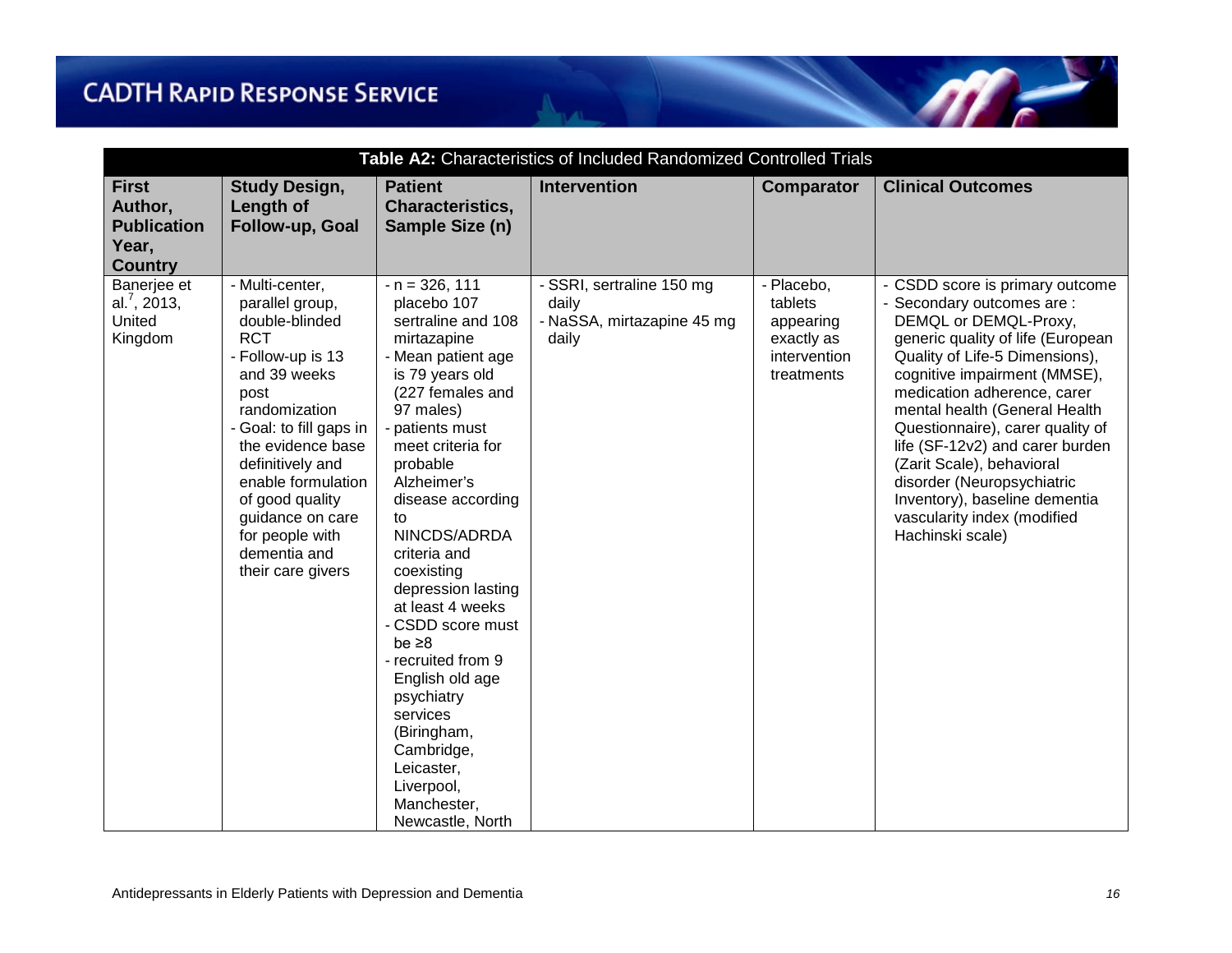| Table A2: Characteristics of Included Randomized Controlled Trials       |                                                                                                                                                                                                                                                                                                                                             |                                                                                                                                                                                                                                   |                                                                                                                                 |                                                                       |                                                                                                                                                                                                                                                                      |
|--------------------------------------------------------------------------|---------------------------------------------------------------------------------------------------------------------------------------------------------------------------------------------------------------------------------------------------------------------------------------------------------------------------------------------|-----------------------------------------------------------------------------------------------------------------------------------------------------------------------------------------------------------------------------------|---------------------------------------------------------------------------------------------------------------------------------|-----------------------------------------------------------------------|----------------------------------------------------------------------------------------------------------------------------------------------------------------------------------------------------------------------------------------------------------------------|
| <b>First</b><br>Author,<br><b>Publication</b><br>Year,<br><b>Country</b> | <b>Study Design,</b><br>Length of<br>Follow-up, Goal                                                                                                                                                                                                                                                                                        | <b>Patient</b><br><b>Characteristics,</b><br>Sample Size (n)                                                                                                                                                                      | Intervention                                                                                                                    | <b>Comparator</b>                                                     | <b>Clinical Outcomes</b>                                                                                                                                                                                                                                             |
|                                                                          |                                                                                                                                                                                                                                                                                                                                             | London,<br>Southampton,<br>South London and<br>Kent) between<br>Dec 2006 to Jan<br>2010                                                                                                                                           |                                                                                                                                 |                                                                       |                                                                                                                                                                                                                                                                      |
| Munro et al. <sup>21</sup> ,<br>2012, United<br>States of<br>America     | - Double-blinded,<br>placebo controlled<br><b>RCT</b><br>- Follow-up<br>completed up to<br>24 weeks post<br>randomization<br>- The goal was to<br>examine the<br>effect of sertraline<br>on the cognitive<br>performance in<br>elderly patients<br>with depression<br>and Alzheimer's<br>Disease after a 24<br>week trial versus<br>placebo | $- n = 131$ , mean<br>age is 79<br>- Patients recruited<br>from 5 outpatient<br>memory disorder<br>clinics<br>- Must have MMSE<br>score of 10-26<br>- Exclude if already<br>on<br>antidepressants<br><b>or</b><br>benzodiazepines | SSRI, sertraline 100 mg<br>daily                                                                                                | - Placebo,<br>tablets<br>appearing<br>exactly as<br>drug<br>treatment | - Depression analyzed at week 12<br>using mADCS-CGIC<br>- Cognitive testing completed at<br>week 8, 16 and 24 for; MMSE,<br>ADAS-Cog, Digit Span Subtest<br>(Wechester Memory Scale-III),<br>Letter Fluency, Digit Symbol<br>Modalities Test, Finger Tapping<br>Test |
| Weintraub et<br>al. $9, 2010,$<br><b>United States</b><br>of America     | - Double-blinded,<br>placebo controlled<br><b>RCT</b><br>- Follow-up<br>completed up to<br>24 weeks post<br>randomization                                                                                                                                                                                                                   | $- n = 131$ , mean<br>age 79 (67 in<br>sertraline group,<br>64 in placebo)<br>- recruited from 5<br>memory disorder<br>clinics in the                                                                                             | - SSRI, sertraline (50 mg<br>for initial week then<br>increase to maximum of<br>100 mg based on<br>clinician<br>recommendation) | - Placebo,<br>tablet<br>appearing<br>exactly as<br>drug<br>treatment  | - Primary: mADCS-CGIC,<br><b>CSDD</b><br>- Secondary; MMSE, NPI,<br>ADCS-ADLS, ADRQL<br>- Adverse events examined<br>using checklist obtained from                                                                                                                   |

m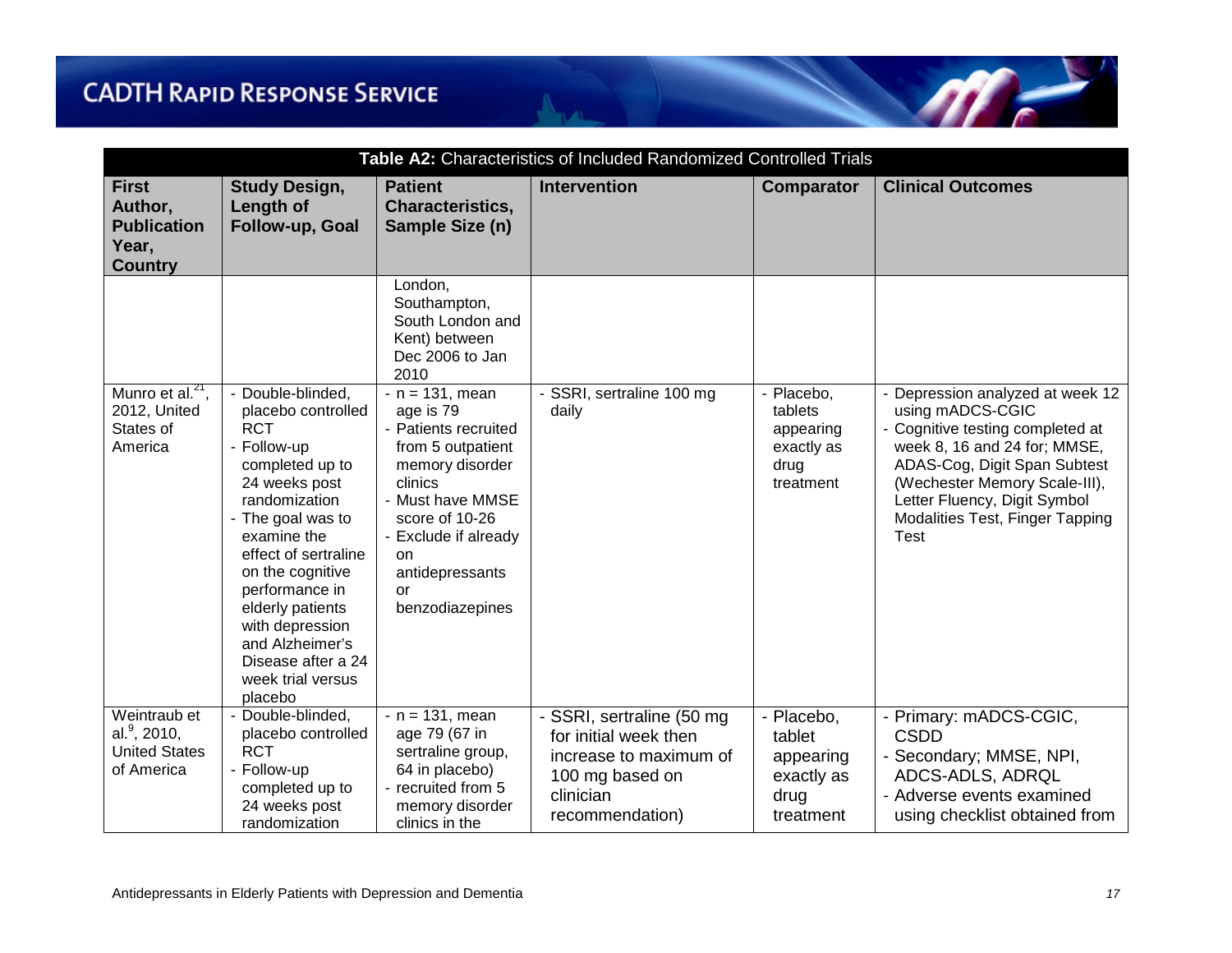| Table A2: Characteristics of Included Randomized Controlled Trials       |                                                                                                                                                        |                                                                                                                                                                                                                                                                                                                                                  |                     |            |                          |
|--------------------------------------------------------------------------|--------------------------------------------------------------------------------------------------------------------------------------------------------|--------------------------------------------------------------------------------------------------------------------------------------------------------------------------------------------------------------------------------------------------------------------------------------------------------------------------------------------------|---------------------|------------|--------------------------|
| <b>First</b><br>Author,<br><b>Publication</b><br>Year,<br><b>Country</b> | <b>Study Design,</b><br>Length of<br>Follow-up, Goal                                                                                                   | <b>Patient</b><br><b>Characteristics,</b><br>Sample Size (n)                                                                                                                                                                                                                                                                                     | <b>Intervention</b> | Comparator | <b>Clinical Outcomes</b> |
|                                                                          | - The goal was to<br>examine if there<br>was any delayed<br>benefit from<br>sertraline in<br>patients with<br>depression and<br>Alzheimer's<br>disease | <b>United States</b><br>- patients must<br>meet criteria for<br>dementia due to<br>Alzheimer's<br><b>Disease</b><br>according to<br>DSM-IV, Have<br>MMSE score of<br>10-26, meet<br>criteria for<br>depression of<br>Alzheimer's<br>Disease<br>- exclude if already<br><sub>on</sub><br>antidepressants,<br>antipsychotics or<br>benzodiazepines |                     |            | <b>FDA</b>               |

ADAS-Cog - Cognitive Subscale of the Alzheimer's Disease Assessment Scale, ADCS-ADLS – Alzheimer's Disease Cooperative Study-Activities of Daily Living Scale, ADRQL – Alzheimer's Disease Related Quality of Life Scale, CSDD – Cornell Scale for Depression in Dementia, DSM-IV - Diagnostic and Statistical Manual of Mental Disorders 4<sup>th</sup> Edition, FDA – Food and Drug Administration, mADCS-CGIC – Alzheimer's Disease Cooperative Study-Clinical global Impression of Change scale, MMSE – Mini Mental State Examination, NaSSA – Noradrenergic/Specific Serotonergic Agent, NINCDS/ADRDA - National Institute of Neurological and Communicative Disorders and Stroke/Alzheimer's Disease and Related Disorders Association, NPI – Neuropsychiatric Inventory, SSRI – Selective Serotonin Reuptake Inhibitor

 $\eta$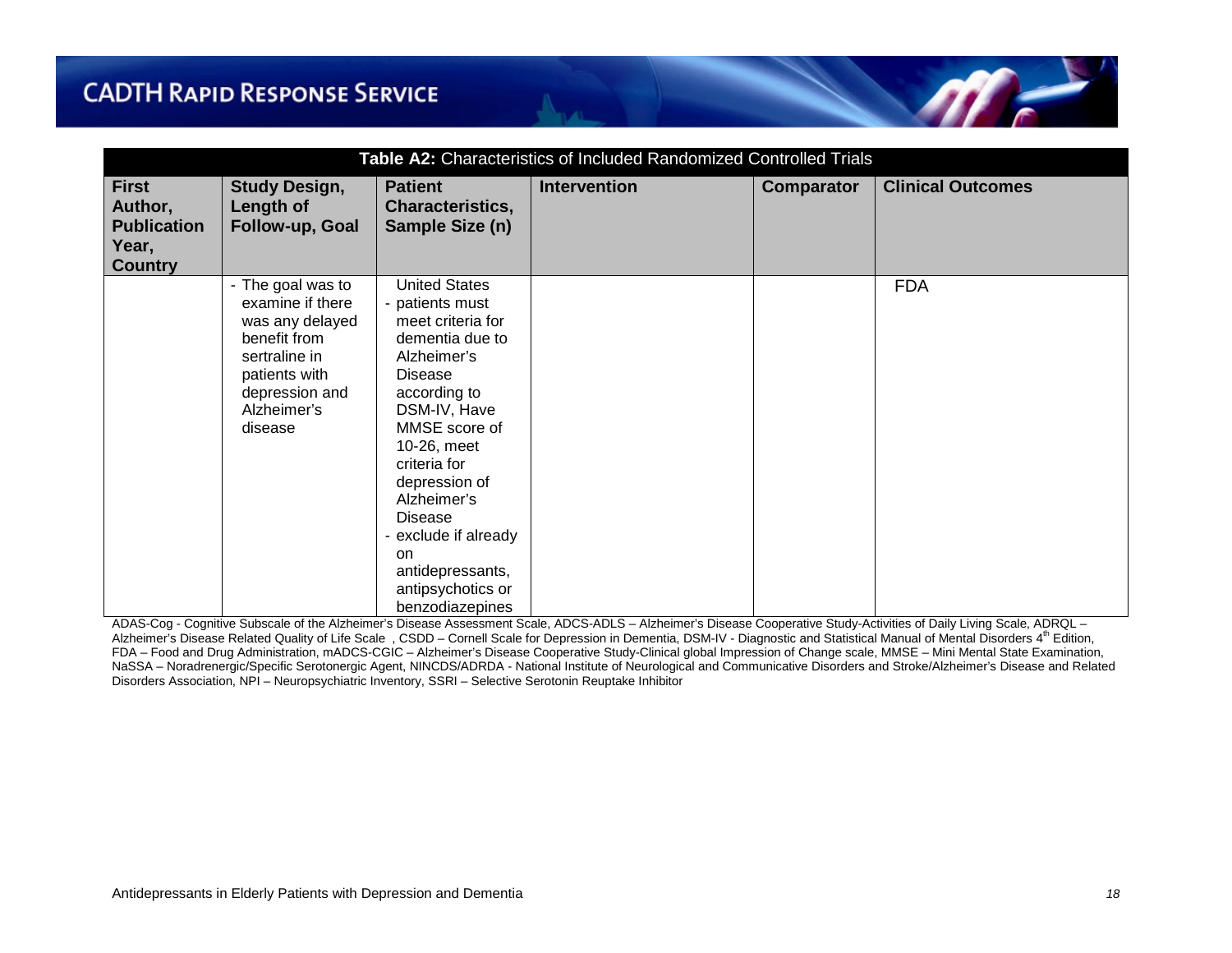# **APPENDIX 3: Critical Appraisal of Included Publications**

| Table A3: Strengths and Limitations of Systematic Reviews based on AMSTAR <sup>19</sup>                                                                                                                                                                                                                                                                                                                                                                                                                                                                                                                                                                                        |                                                                                                                                                                                                                                                                                                                                                                                                                                                                                      |  |  |
|--------------------------------------------------------------------------------------------------------------------------------------------------------------------------------------------------------------------------------------------------------------------------------------------------------------------------------------------------------------------------------------------------------------------------------------------------------------------------------------------------------------------------------------------------------------------------------------------------------------------------------------------------------------------------------|--------------------------------------------------------------------------------------------------------------------------------------------------------------------------------------------------------------------------------------------------------------------------------------------------------------------------------------------------------------------------------------------------------------------------------------------------------------------------------------|--|--|
| <b>Strengths</b>                                                                                                                                                                                                                                                                                                                                                                                                                                                                                                                                                                                                                                                               | Limitations                                                                                                                                                                                                                                                                                                                                                                                                                                                                          |  |  |
| Nelson and Devanand 2011 <sup>18</sup>                                                                                                                                                                                                                                                                                                                                                                                                                                                                                                                                                                                                                                         |                                                                                                                                                                                                                                                                                                                                                                                                                                                                                      |  |  |
| • All criteria for study inclusion and exclusion are<br>clearly defined and a flow chart for interpretation<br>is included<br>• The results are well discussed and other related,<br>but not included, studies with similar comparisons<br>are described and interpreted<br>• Review utilized two independent reviewers<br>• The included study characteristics are well<br>described and included detailed analysis of<br>patients and interventions<br>• The methods for combining and analyzing the<br>data of the included papers are well developed<br>and appropriate for the conclusions that were<br>drawn<br>• Publication bias was explored and none was<br>detected | • Only a small number of trials were found meeting<br>the inclusion criteria<br>• The total participant population of the included<br>studies is very small therefore making the ability<br>to draw defined conclusions very difficult and as a<br>result caution must be used when generalizing<br>these results<br>• No examination of a search preformed of grey<br>literature is provided<br>• No discussion of the conflict of interest of the<br>included studies was included |  |  |

 $\Lambda_{\text{max}}$ 

 $\sqrt{r}$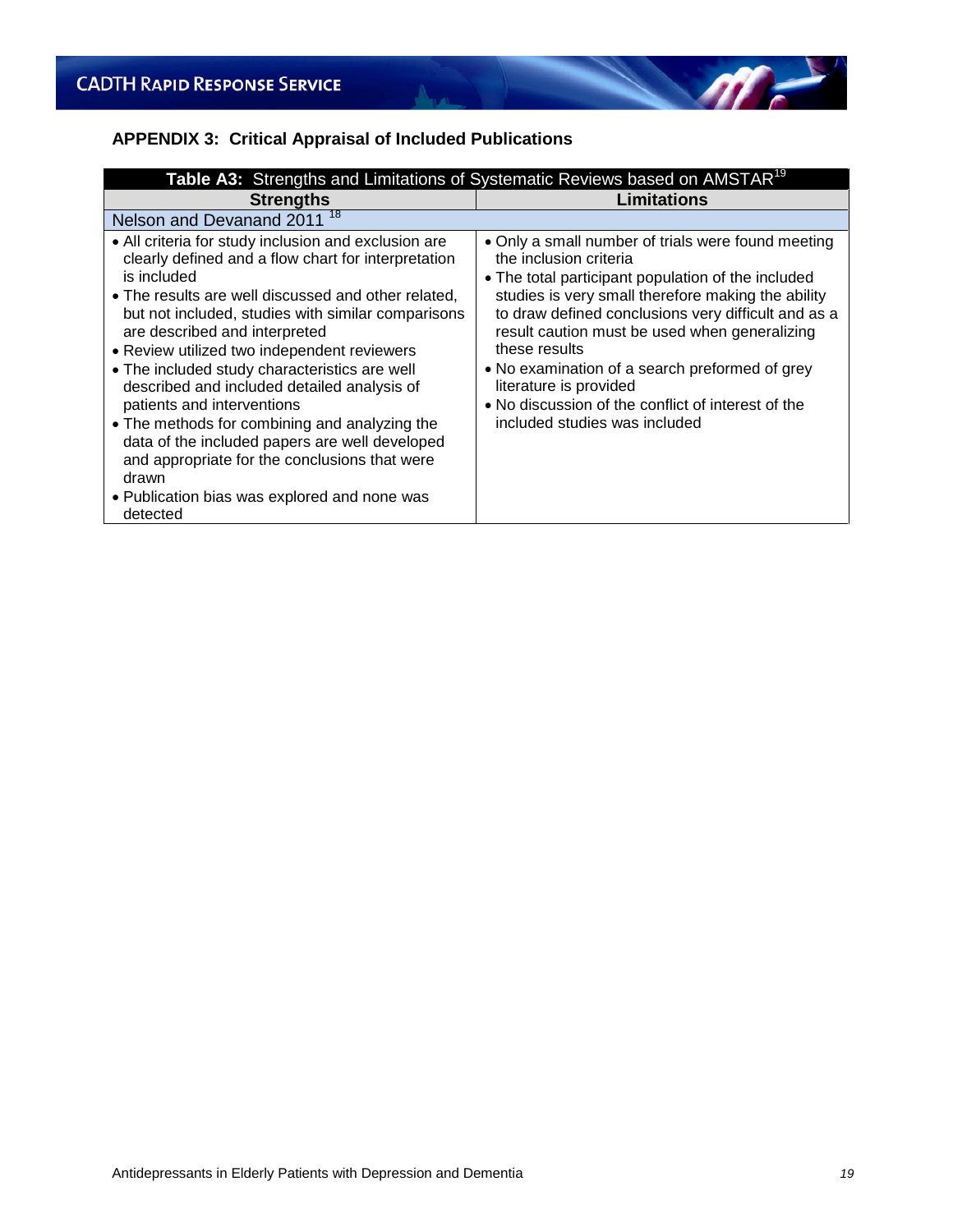| <b>Table A4:</b> Strengths and Limitations of Randomized Controlled Trials using the Downs and<br>Black Checklist <sup>20</sup>                                                                                                                                                                                                                                                                                                              |                                                                                                                                                                                                                                                                                                                                                                                                                                                                                                                                                                                                                                                                                  |  |  |  |
|----------------------------------------------------------------------------------------------------------------------------------------------------------------------------------------------------------------------------------------------------------------------------------------------------------------------------------------------------------------------------------------------------------------------------------------------|----------------------------------------------------------------------------------------------------------------------------------------------------------------------------------------------------------------------------------------------------------------------------------------------------------------------------------------------------------------------------------------------------------------------------------------------------------------------------------------------------------------------------------------------------------------------------------------------------------------------------------------------------------------------------------|--|--|--|
| <b>Strengths</b>                                                                                                                                                                                                                                                                                                                                                                                                                             | <b>Limitations</b>                                                                                                                                                                                                                                                                                                                                                                                                                                                                                                                                                                                                                                                               |  |  |  |
| Banerjee et al 2013                                                                                                                                                                                                                                                                                                                                                                                                                          |                                                                                                                                                                                                                                                                                                                                                                                                                                                                                                                                                                                                                                                                                  |  |  |  |
| . The inclusion criteria reflect the full spectrum of<br>depressed and demented patients as no<br>restrictions were implemented therefore the<br>results will be easily generalized for many<br>patients<br>. The antidepressants utilized represent the two<br>most commonly prescribed in clinical practice<br>. Well described method of randomization and<br>double blinding is included and made an effective<br>use of placebo control | • Study contained a high rate of patient dropout<br>which may influence the results if these patients<br>had differing responses to interventions or<br>placebo<br>• Patient population is made up of 86% Caucasians<br>which may impart an ethnic bias in results<br>. The study designers had to revise their target<br>sample size during the middle of the trial due to<br>extremely slow recruitment (initial required 507 to<br>achieve 90% power to detect two-point difference<br>in CSDD score at 13 weeks and 86% power at 39<br>weeks, revised to 339)<br>· Total population fell short of revised target<br>population by 13 patients (goal was 339 achieved<br>326) |  |  |  |
| Munro et al 2012 <sup>21</sup>                                                                                                                                                                                                                                                                                                                                                                                                               |                                                                                                                                                                                                                                                                                                                                                                                                                                                                                                                                                                                                                                                                                  |  |  |  |
| · Double-blinded, randomized and contained<br>appropriate placebo control<br>· >90% of the included patients completed all<br>follow-up visits<br>• All of the methods used for analysis of depression<br>and dementia followed standardized psychosocial<br>intervention techniques and were not modified to<br>accommodate sample variation<br>• Contained a detailed description of potential<br>conflict of interest                     | · Study only examined a specific population of<br>depressed Alzheimer's disease patients therefore<br>not allowing for generalizability of results to a<br>wide degree of the population<br>• Testing techniques utilized for cognitive function<br>may not have been sensitive enough to detect all<br>of the potential changes and should have<br>included protocol such as the Critical Flicker<br><b>Fusion test</b>                                                                                                                                                                                                                                                         |  |  |  |
| Weintraub et al 2010 <sup>9</sup>                                                                                                                                                                                                                                                                                                                                                                                                            |                                                                                                                                                                                                                                                                                                                                                                                                                                                                                                                                                                                                                                                                                  |  |  |  |
| · Utilized placebo controls effectively and<br>appropriately<br>• The statistical methods used for result<br>interpretation are appropriate for the data being<br>analyzed<br>• The testing procedure used for analysis of<br>depression and dementia are well described and<br>follow those used in previously published studies                                                                                                            | • The method of randomization is not clearly<br>described<br>• The blinding of patients and clinical staff is<br>alluded to but not described in full detail<br>• A high patient dropout rate was encountered<br>which may detrimentally effect the results                                                                                                                                                                                                                                                                                                                                                                                                                      |  |  |  |

M.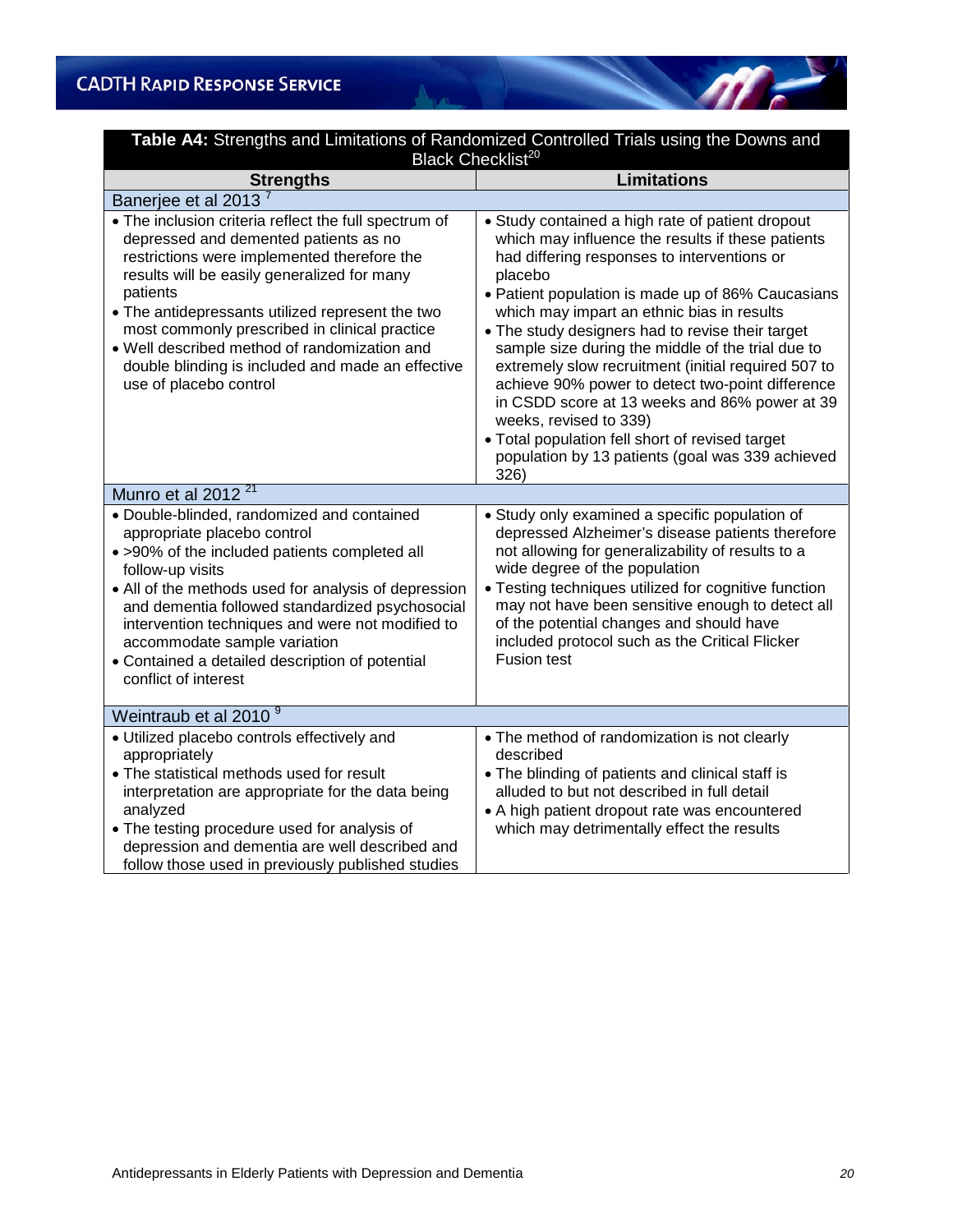# **APPENDIX 4: Main Study Findings and Author's Conclusions**

 $\Lambda_{\text{max}}$ 

|                                                                                                                                                                                                                                                                                                                                                                                                                                                                                                                                                                                                                                                                                                                                                                                                                                                                                                                                                                                                                                                                 | Table A5: Summary of Findings of Included Studies                                                                                                                                                                                                                                                                                                                                                                                                                                                                                                                                                                                                                                                                                                   |  |  |
|-----------------------------------------------------------------------------------------------------------------------------------------------------------------------------------------------------------------------------------------------------------------------------------------------------------------------------------------------------------------------------------------------------------------------------------------------------------------------------------------------------------------------------------------------------------------------------------------------------------------------------------------------------------------------------------------------------------------------------------------------------------------------------------------------------------------------------------------------------------------------------------------------------------------------------------------------------------------------------------------------------------------------------------------------------------------|-----------------------------------------------------------------------------------------------------------------------------------------------------------------------------------------------------------------------------------------------------------------------------------------------------------------------------------------------------------------------------------------------------------------------------------------------------------------------------------------------------------------------------------------------------------------------------------------------------------------------------------------------------------------------------------------------------------------------------------------------------|--|--|
| <b>Main Study Findings</b>                                                                                                                                                                                                                                                                                                                                                                                                                                                                                                                                                                                                                                                                                                                                                                                                                                                                                                                                                                                                                                      | <b>Author's Conclusions</b>                                                                                                                                                                                                                                                                                                                                                                                                                                                                                                                                                                                                                                                                                                                         |  |  |
| Nelson and Devanand, 2011 <sup>18</sup>                                                                                                                                                                                                                                                                                                                                                                                                                                                                                                                                                                                                                                                                                                                                                                                                                                                                                                                                                                                                                         |                                                                                                                                                                                                                                                                                                                                                                                                                                                                                                                                                                                                                                                                                                                                                     |  |  |
| • Only two studies found a significant result for their<br>primary outcome. One examined global response<br>ratings and the other demonstrated greater<br>remission than that found in placebo group<br>• The odds ratio for response rates of the papers<br>was 2.12 (95% CI 0.95-4.70, Z=1.84 P=0.07)<br>• Heterogeneity between papers was $\chi^2$ =11.26<br>df=5 P=0.05 $\ell$ =56%<br>• Response rates were 53.3% in drug treatment<br>groups and 38.9% in placebo groups<br>• The standardized mean difference for the change<br>in scores was 0.29 (95% CI.02-0.60, Z=51.86,<br>$P = .06$<br>· Odds ratio for remission was 1.97 (95% CI 0.85-<br>4.55, $Z=1.59$ , $P=0.11$ )<br>• Total patient dropout rate was 17.5% for drug<br>groups and 16.2% for placebo<br>• Pooled remission rates found drug treatment<br>groups at 39.8% and placebo at 26.7%<br>• Dropout due to adverse events was 9% and 6%<br>for drug and placebo groups respectively with no<br>significant difference found (OR=1.52 with 95%<br>CI 0.67-3.47, Z=1.00, P=0.32 and no | • Evidence from this review does not confirm an<br>efficacy for the use of antidepressants on patients<br>with depression and dementia<br>• Two studies found effective results in treatment<br>groups but the five remaining ones did not<br>• Remission rates failed to show any significant<br>differences (P=0.11)<br>• The beneficial effect found in the two studies is<br>likely a result of drug effects that are difficult to<br>analyze in small populations that were utilized in<br>these studies<br>• Overall the evidence suggests that any beneficial<br>remission rates found are likely due to an<br>unidentified benefit of the clinical management<br>process itself not any contribution from the<br>antidepressants themselves |  |  |
| heterogeneity $\ddot{r}$ =0%)<br>Banerjee et al., 2013                                                                                                                                                                                                                                                                                                                                                                                                                                                                                                                                                                                                                                                                                                                                                                                                                                                                                                                                                                                                          |                                                                                                                                                                                                                                                                                                                                                                                                                                                                                                                                                                                                                                                                                                                                                     |  |  |
| • Dropout rates were 26.1% in placebo group,<br>36.4% in sertraline group and 29.6% in<br>mirtazapine group<br>• Baseline severity of depression (CSDD)<br>Score<br>$8 - 11$<br>$\geq$ 12<br>43 (39%)<br>68 (61%)<br>Placebo<br>45 (42%)<br>64 (58%)<br>Sertraline<br>54 (50%)<br>54 (50%)<br>Mirtazapine<br>• Average CSDD scores at baseline<br>Placebo<br>13.6<br>Sertraline<br>12.8<br>12.5<br>Mirtazapine<br>• Quality of Life<br>DEMQOL-Proxy<br>EQ-5D<br>60.3<br>Placebo<br>88.4<br>Sertraline<br>66.6<br>86.5<br>66.9<br>Mirtazapine<br>86.9<br>• Neuropsychiatric Symptoms<br><b>NPI</b><br>Placebo<br>30.2<br>26.9<br>Sertraline<br>29.9<br>Mirtazapine<br>• Found decreased depression severity (CSDD                                                                                                                                                                                                                                                                                                                                                | • The two most commonly prescribed<br>antidepressants have no more beneficial effect<br>than placebo<br>• These findings do not appear to be dependent on<br>the severity of dementia or on the type of<br>dementia<br>• There does appear to be a strong and consistent<br>benefit for patients from referral to old age<br>psychiatric services at three and nine month<br>follow-up but that this result is independent of<br>antidepressant use<br>• Safety concerns are more prevalent in patients in<br>the drug treatment groups<br>• Clinicians should modify the way that they<br>approach treatment for people with depression<br>and dementia                                                                                            |  |  |

 $\eta$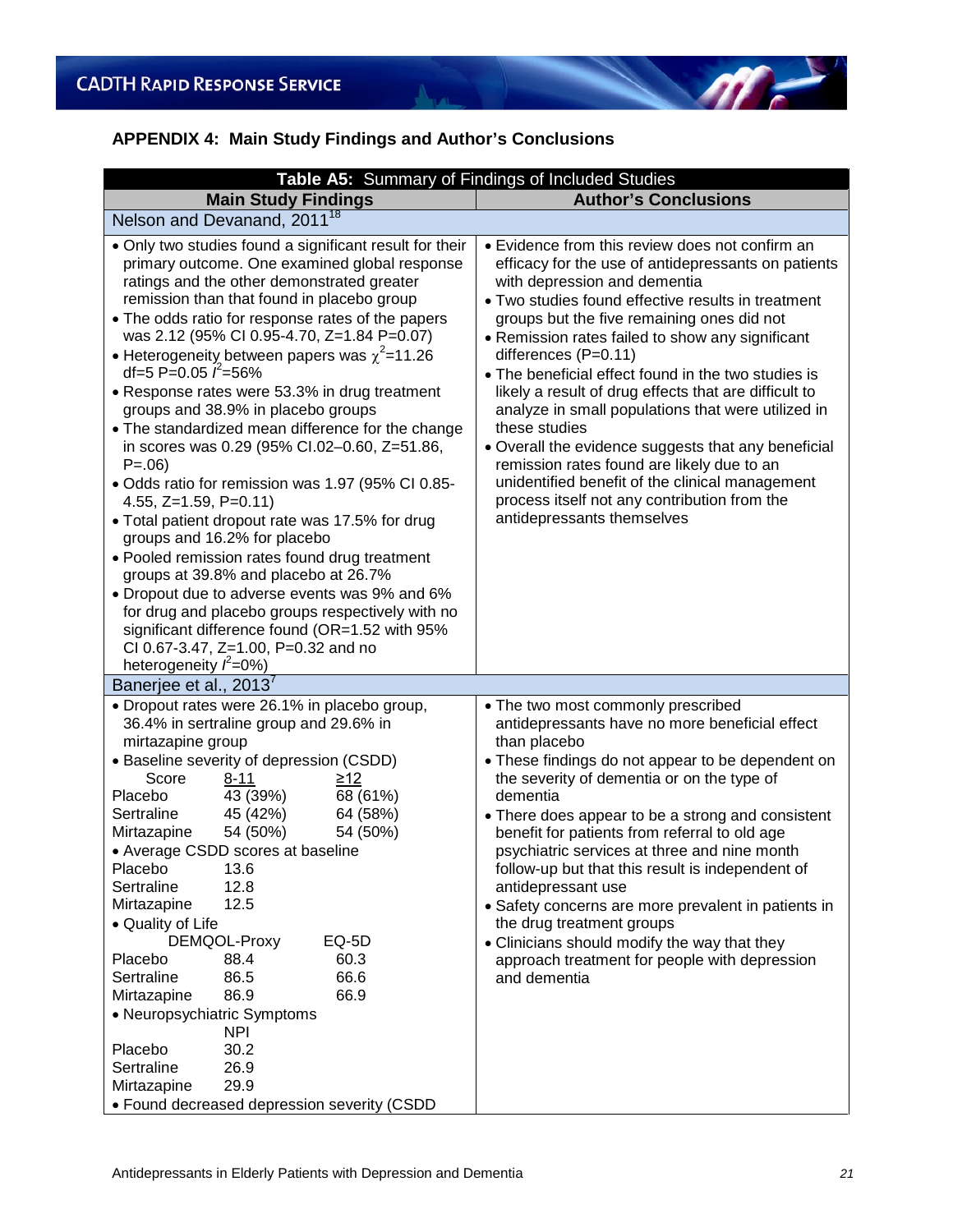| Table A5: Summary of Findings of Included Studies                                                                                                                                                                                                                                                                                                                                                                                                                                                                                                                                                                                                                                                                                                                                                                                                                                                                                                                                                                                                                                                                                                                                                                                                                                                                                                                                                                                                                                                                                                                                                                                                                                                                                                                                                                                                                         |                                                                                       |  |  |
|---------------------------------------------------------------------------------------------------------------------------------------------------------------------------------------------------------------------------------------------------------------------------------------------------------------------------------------------------------------------------------------------------------------------------------------------------------------------------------------------------------------------------------------------------------------------------------------------------------------------------------------------------------------------------------------------------------------------------------------------------------------------------------------------------------------------------------------------------------------------------------------------------------------------------------------------------------------------------------------------------------------------------------------------------------------------------------------------------------------------------------------------------------------------------------------------------------------------------------------------------------------------------------------------------------------------------------------------------------------------------------------------------------------------------------------------------------------------------------------------------------------------------------------------------------------------------------------------------------------------------------------------------------------------------------------------------------------------------------------------------------------------------------------------------------------------------------------------------------------------------|---------------------------------------------------------------------------------------|--|--|
| <b>Main Study Findings</b>                                                                                                                                                                                                                                                                                                                                                                                                                                                                                                                                                                                                                                                                                                                                                                                                                                                                                                                                                                                                                                                                                                                                                                                                                                                                                                                                                                                                                                                                                                                                                                                                                                                                                                                                                                                                                                                | <b>Author's Conclusions</b>                                                           |  |  |
| score) in all groups with greatest decrease found<br>at 13 weeks in the placebo group with -5.6 (SD<br>4.7) versus sertraline -3.9 (SD 5.1) and<br>mirtazapine -5.0 (SD 4.9). At 39 weeks results<br>similar, -4.8 (SD 5.5), -4.0 (SD 5.2) and -5.0 (SD<br>6.1) for placebo sertraline and mirtazapine<br>respectively<br>• Analysis using linear-mixed regression with<br>adjustment for baseline depression and<br>stratification factor center showed no significant<br>difference between sertraline versus placebo or<br>mirtazapine versus placebo at either 13 or 39<br>weeks<br>• The most significant trend difference was found at<br>39 weeks for mirtazapine, 55% of patients had no<br>depression, though when analyzed using linear-<br>mixed regression with adjustment for baseline<br>depression and stratification factor center no<br>difference was found in the patient classified<br>using CSDD score at 13 or 39 weeks<br>• Secondary Outcomes<br>- Few differences in any outcome for any group<br>- One exception is fewer neuropsychiatric<br>symptoms and higher care provider rated<br>participant scores for health-related quality of life<br>in the mirtazapine versus the sertraline group at<br>13 weeks, this trend disappeared by 39 weeks<br>- Only significant finding for NPI occurred at 13<br>weeks where sertraline showed slight benefit over<br>mirtazapine (odds ratio 1.390 95% CI 1.084-<br>1.782, p=0.009 for symptoms of delusion,<br>depression, anxiety, hallucinations, aberrant<br>motor behavior and sleep)<br>• Safety<br>- Total of 119 subjects reported 240 adverse<br>events (26% of placebo group, 43% of sertraline<br>group and 41% of mirtazapine group) p=0.017<br>- Nausea and gastrointestinal issues most common<br>for sertraline and psychological issues<br>(drowsiness and sedation) most common in |                                                                                       |  |  |
| mirtazapine<br>Munro et al., 2012 <sup>21</sup>                                                                                                                                                                                                                                                                                                                                                                                                                                                                                                                                                                                                                                                                                                                                                                                                                                                                                                                                                                                                                                                                                                                                                                                                                                                                                                                                                                                                                                                                                                                                                                                                                                                                                                                                                                                                                           |                                                                                       |  |  |
| • Only difference in the cognitive testing scores                                                                                                                                                                                                                                                                                                                                                                                                                                                                                                                                                                                                                                                                                                                                                                                                                                                                                                                                                                                                                                                                                                                                                                                                                                                                                                                                                                                                                                                                                                                                                                                                                                                                                                                                                                                                                         | • No cognitive advantage was found for the use of                                     |  |  |
| was found for letter fluency where sertraline<br>group performed better at baseline (median<br>number is 18 for sertraline group with 95% CI of<br>15.0-21.0 versus 14.0 for placebo group 95% CI                                                                                                                                                                                                                                                                                                                                                                                                                                                                                                                                                                                                                                                                                                                                                                                                                                                                                                                                                                                                                                                                                                                                                                                                                                                                                                                                                                                                                                                                                                                                                                                                                                                                         | antidepressant over placebo<br>• Sertraline is safe with regard to cognitive function |  |  |
| is 11.5-16.5 at baseline<br>• Examination of four models:<br>- Overall treatment group – no difference found (p<br>values range from 0.24 to 0.77)<br>- Treatment effects for male vs female - no                                                                                                                                                                                                                                                                                                                                                                                                                                                                                                                                                                                                                                                                                                                                                                                                                                                                                                                                                                                                                                                                                                                                                                                                                                                                                                                                                                                                                                                                                                                                                                                                                                                                         |                                                                                       |  |  |

And J

 $\eta$